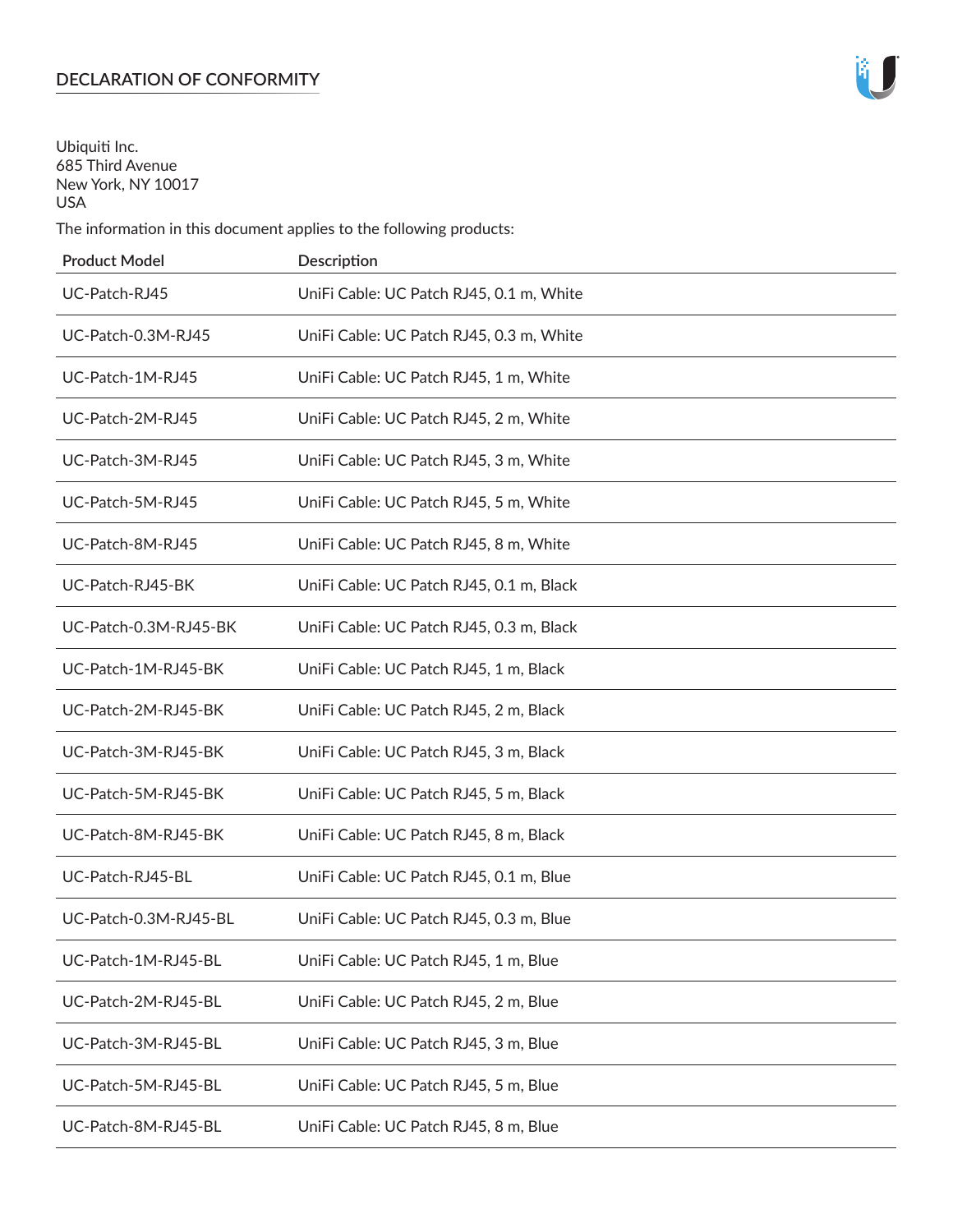# **DECLARATION OF CONFORMITY**

Ubiquiti Inc. 685 Third Avenue New York, NY 10017 USA

Hereby declares under our sole responsibility that the **products listed above**, to which this declaration relates, is in conformance with the provisions of Directives:

• Hazardous Materials - 2011/65/EU Restriction of the Use of Certain Hazardous Substances in Electrical and Electronic Equipment (RoHS) with amendment (EU) 2015/863; 1907/2006 Registration, Evaluation, Authorization and Restriction of Chemicals (REACH)

For additional REACH details, please refer to **[ui.com/compliance](https://www.ui.com/compliance)**

Product Standards to which Conformity of the Council Directives is declared:

| <b>Standards</b>  | <b>Description</b>                                                                                                                          |
|-------------------|---------------------------------------------------------------------------------------------------------------------------------------------|
| EN 50581 2012     | Technical Documentation for the Assessment of Electrical and Electronic Products<br>with Respect to the Restriction of Hazardous Substances |
| <b>CE Marking</b> |                                                                                                                                             |

 $\sum_{n=1}^{\infty}$  un  $\sum_{n=1}^{\infty}$ 

Mark Feil Compliance Manager April 15, 2020

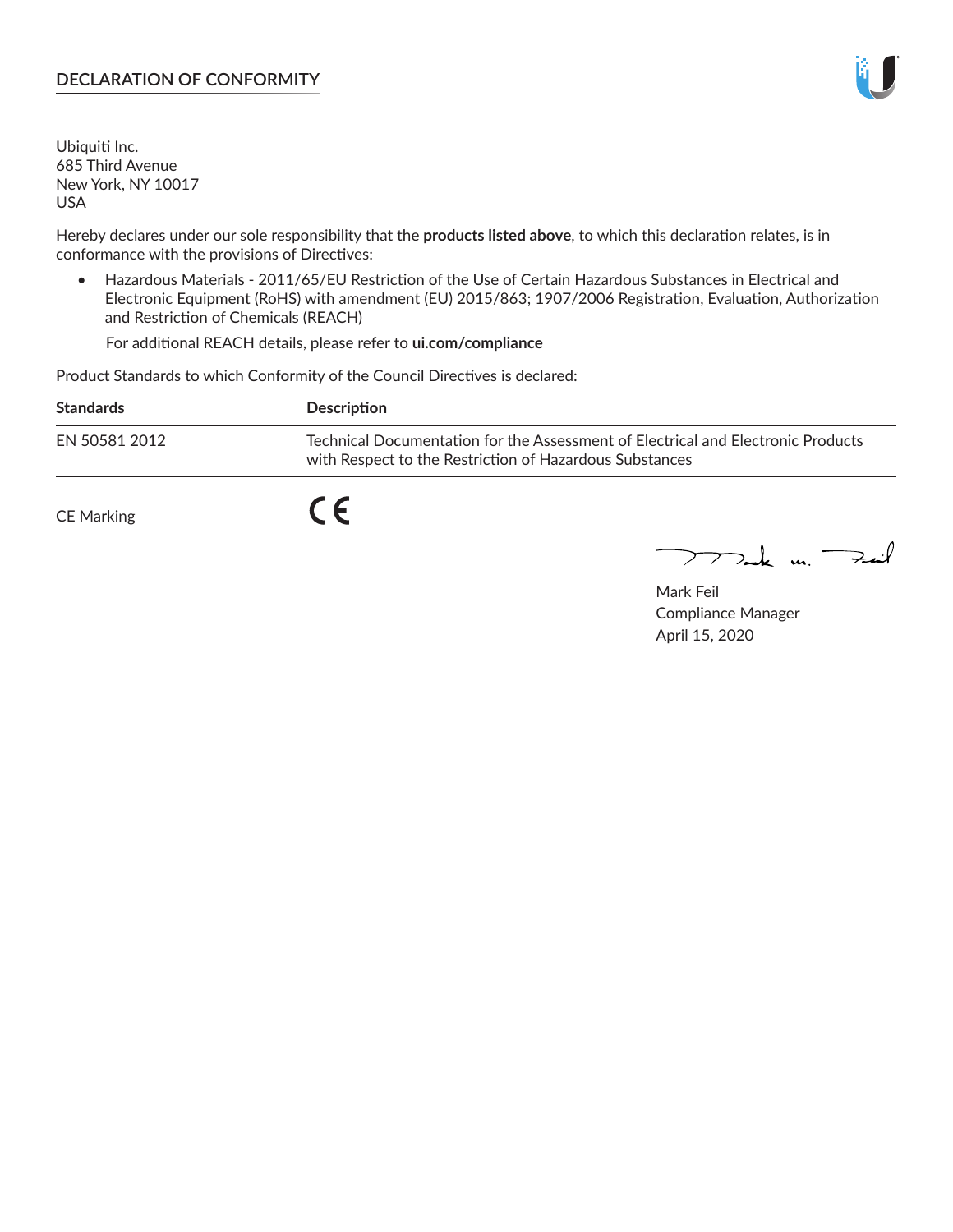# UC‑Patch‑RJ45

български [Bulgarian] С настоящото Ubiquiti декларира, че това устройство UC‑Patch‑RJ45 е в съответствие със съществените изисквания и други приложими разпоредби на Директиви 2014/30/ЕС, 2014/35/ЕС.

Hrvatski [Croatian] Ubiquiti ovim putem izjavljuje da je ovaj uređaj UC‑Patch‑RJ45 sukladan osnovnim zahtjevima i ostalim bitnim odredbama Direktiva 2014/30/EU, 2014/35/EU.

Čeština [Czech] Ubiquiti tímto prohlašuje, že toto UC‑Patch‑RJ45 zařízení, je ve shodě se základními požadavky a dalšími příslušnými ustanoveními směrnic 2014/30/EU, 2014/35/EU.

Dansk [Danish] Hermed, Ubiquiti, erklærer at denne UC‑Patch‑RJ45 enhed, er i overensstemmelse med de væsentlige krav og øvrige relevante krav i direktiver 2014/30/EU, 2014/35/EU.

Nederlands [Dutch] Hierbij verklaart Ubiquiti, dat deze UC‑Patch‑RJ45 apparaat, in overeenstemming is met de essentiële eisen en de andere relevante bepalingen van richtlijnen 2014/30/EU, 2014/35/EU.

English Hereby, Ubiquiti, declares that this UC‑Patch‑RJ45 device, is in compliance with the essential requirements and other relevant provisions of Directives 2014/30/EU, 2014/35/EU.

Eesti keel [Estonian] Käesolevaga Ubiquiti kinnitab, et antud UC‑Patch‑RJ45 seade, on vastavus olulistele nõuetele ja teistele asjakohastele sätetele direktiivide 2014/30/EL, 2014/35/EL.

Suomi [Finnish] Täten Ubiquiti vakuuttaa, että tämä UC‑Patch‑RJ45 laite, on yhdenmukainen olennaisten vaatimusten ja muiden sitä koskevien direktiivien 2014/30/EU, 2014/35/EU.

Français [French] Par la présente Ubiquiti déclare que l'appareil UC-Patch-RJ45, est conforme aux exigences essentielles et aux autres dispositions pertinentes des directives 2014/30/UE, 2014/35/UE.

Deutsch [German] Hiermit erklärt Ubiquiti, dass sich dieses UC‑Patch‑RJ45 Gerät, in Übereinstimmung mit den grundlegenden Anforderungen und den anderen relevanten Vorschriften der Richtlinien 2014/30/EU, 2014/35/EU befindet.

Ελληνικά [Greek] Δια του παρόντος, Ubiquiti, δηλώνει ότι αυτή η συσκευή UC‑Patch‑RJ45, είναι σε συμμόρφωση με τις βασικές απαιτήσεις και τις λοιπές σχετικές διατάξεις των οδηγιών 2014/30/EE, 2014/35/EE.

Magyar [Hungarian] Ezennel Ubiquiti kijelenti, hogy ez a UC‑Patch‑RJ45 készülék megfelel az alapvető követelményeknek és más vonatkozó 2014/30/EU, 2014/35/EU irányelvek rendelkezéseit.

Íslenska [Icelandic] Hér, Ubiquiti, því yfir að þetta UC‑Patch‑RJ45 tæki er í samræmi við grunnkröfur og önnur viðeigandi ákvæði tilskipana 2014/30/ESB, 2014/35/ESB.

Italiano [Italian] Con la presente, Ubiquiti, dichiara che questo dispositivo UC‑Patch‑RJ45, è conforme ai requisiti essenziali ed alle altre disposizioni pertinenti delle direttive 2014/30/UE, 2014/35/UE.

Latviešu valoda [Latvian] Ar šo, Ubiquiti, deklarē, ka UC‑Patch‑RJ45 ierīce, ir saskaņā ar būtiskajām prasībām un citiem attiecīgiem noteikumiem Direktīvās 2014/30/ES, 2014/35/ES.

Lietuvių kalba [Lithuanian] Ubiquiti deklaruoja, kad šis UC‑Patch‑RJ45 įrenginys atitinka esminius reikalavimus ir kitas 2014/30/ES, 2014/35/ES Direktyvų nuostatas.

Malti [Maltese] Hawnhekk, Ubiquiti, tiddikjara li dan il-mezz UC‑Patch‑RJ45 huwa konformi mar-rekwiżiti essenzjali u dispożizzjonijiet rilevanti oħrajn ta 'Direttivi 2014/30/UE, 2014/35/UE.

Norsk [Norwegian] Herved Ubiquiti, erklærer at denne UC‑Patch‑RJ45 enheten, er i samsvar med de grunnleggende kravene og andre relevante bestemmelser i direktivene 2014/30/EU, 2014/35/EU.

Polski [Polish] Niniejszym, Ubiquiti, oświadcza, że urządzenie UC‑Patch‑RJ45, jest zgodny z zasadniczymi wymaganiami oraz pozostałymi stosownymi postanowieniami Dyrektyw 2014/30/UE, 2014/35/UE.

Português [Portuguese] Ubiquiti declara que este dispositivo UC‑Patch‑RJ45, está conforme com os requisitos essenciais e outras disposições das Directivas 2014/30/UE, 2014/35/UE.

Română [Romanian] Prin prezenta, Ubiquiti declară că acest dispozitiv UC‑Patch‑RJ45 este în conformitate cu cerințele esențiale și alte prevederi relevante ale Directivelor 2014/30/UE, 2014/35/UE.

Slovenčina [Slovak] Týmto Ubiquiti, prehlasuje, že toto UC‑Patch‑RJ45 zariadenie, je v súlade so základnými požiadavkami a ďalšími relevantnými ustanoveniami smernice 2014/30/EÚ, 2014/35/EÚ.

Slovenščina [Slovenian] Družba Ubiquiti izjavlja, da je naprava UC‑Patch‑RJ45 v skladu z obveznimi zahtevami in drugimi ustreznimi določbami direktiv 2014/30/EU in 2014/35/EU.

Español [Spanish] Por medio de la presente Ubiquiti declara que este dispositivo UC‑Patch‑RJ45, cumple con los requisitos esenciales y cualesquiera otras disposiciones aplicables o exigibles de las Directivas 2014/30/UE, 2014/35/UE.

Svenska [Swedish] Härmed Ubiquiti, intygar att denna UC‑Patch‑RJ45 enhet är i överensstämmelse med de väsentliga egenskapskrav och övriga relevanta bestämmelser som framgår av direktiven 2014/30/EU, 2014/35/EU.

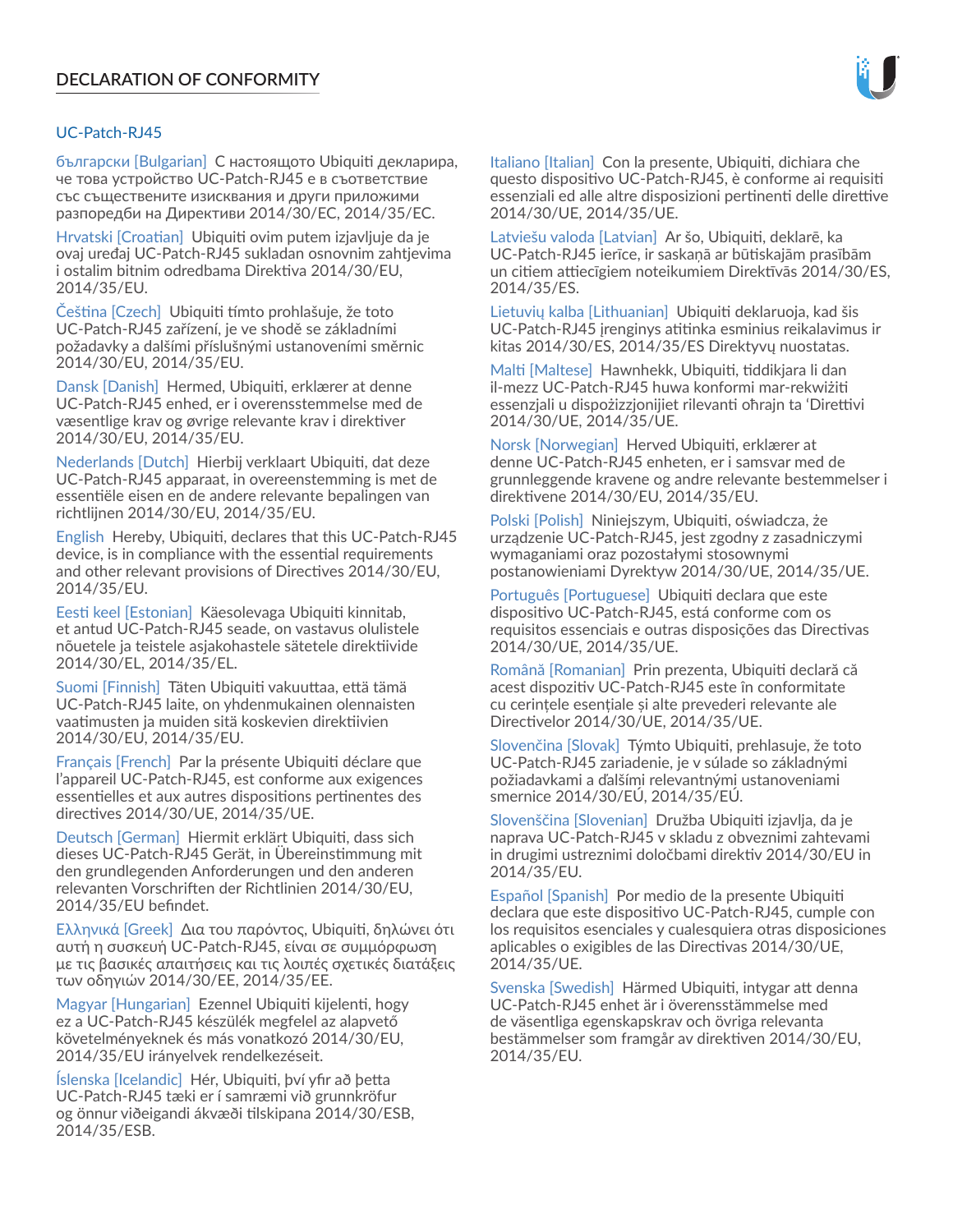# UC-Patch-0.3M-RJ45

български [Bulgarian] С настоящото Ubiquiti декларира, че това устройство UC-Patch-0.3M-RJ45 е в съответствие със съществените изисквания и други приложими разпоредби на Директиви 2014/30/ЕС, 2014/35/ЕС.

Hrvatski [Croatian] Ubiquiti ovim putem izjavljuje da je ovaj uređaj UC-Patch-0.3M-RJ45 sukladan osnovnim zahtjevima i ostalim bitnim odredbama Direktiva 2014/30/EU, 2014/35/EU.

Čeština [Czech] Ubiquiti tímto prohlašuje, že toto UC-Patch-0.3M-RJ45 zařízení, je ve shodě se základními požadavky a dalšími příslušnými ustanoveními směrnic 2014/30/EU, 2014/35/EU.

Dansk [Danish] Hermed, Ubiquiti, erklærer at denne UC-Patch-0.3M-RJ45 enhed, er i overensstemmelse med de væsentlige krav og øvrige relevante krav i direktiver 2014/30/EU, 2014/35/EU.

Nederlands [Dutch] Hierbij verklaart Ubiquiti, dat deze UC-Patch-0.3M-RJ45 apparaat, in overeenstemming is met de essentiële eisen en de andere relevante bepalingen van richtlijnen 2014/30/EU, 2014/35/EU.

English Hereby, Ubiquiti, declares that this UC-Patch-0.3M-RJ45 device, is in compliance with the essential requirements and other relevant provisions of Directives 2014/30/EU, 2014/35/EU.

Eesti keel [Estonian] Käesolevaga Ubiquiti kinnitab, et antud UC-Patch-0.3M-RJ45 seade, on vastavus olulistele nõuetele ja teistele asjakohastele sätetele direktiivide 2014/30/EL, 2014/35/EL.

Suomi [Finnish] Täten Ubiquiti vakuuttaa, että tämä UC-Patch-0.3M-RJ45 laite, on yhdenmukainen olennaisten vaatimusten ja muiden sitä koskevien direktiivien 2014/30/EU, 2014/35/EU.

Français [French] Par la présente Ubiquiti déclare que l'appareil UC-Patch-0.3M-RJ45, est conforme aux exigences essentielles et aux autres dispositions pertinentes des directives 2014/30/UE, 2014/35/UE.

Deutsch [German] Hiermit erklärt Ubiquiti, dass sich dieses UC-Patch-0.3M-RJ45 Gerät, in Übereinstimmung mit den grundlegenden Anforderungen und den anderen relevanten Vorschriften der Richtlinien 2014/30/EU, 2014/35/EU befindet.

Ελληνικά [Greek] Δια του παρόντος, Ubiquiti, δηλώνει ότι αυτή η συσκευή UC-Patch-0.3M-RJ45, είναι σε συμμόρφωση με τις βασικές απαιτήσεις και τις λοιπές σχετικές διατάξεις των οδηγιών 2014/30/EE, 2014/35/ EE.

Magyar [Hungarian] Ezennel Ubiquiti kijelenti, hogy ez a UC-Patch-0.3M-RJ45 készülék megfelel az alapvető követelményeknek és más vonatkozó 2014/30/EU, 2014/35/EU irányelvek rendelkezéseit.

Íslenska [Icelandic] Hér, Ubiquiti, því yfir að þetta UC-Patch-0.3M-RJ45 tæki er í samræmi við grunnkröfur og önnur viðeigandi ákvæði tilskipana 2014/30/ESB, 2014/35/ESB.

Italiano [Italian] Con la presente, Ubiquiti, dichiara che questo dispositivo UC-Patch-0.3M-RJ45, è conforme ai requisiti essenziali ed alle altre disposizioni pertinenti delle direttive 2014/30/UE, 2014/35/UE.

Latviešu valoda [Latvian] Ar šo, Ubiquiti, deklarē, ka UC-Patch-0.3M-RJ45 ierīce, ir saskaņā ar būtiskajām prasībām un citiem attiecīgiem noteikumiem Direktīvās 2014/30/ES, 2014/35/ES.

Lietuvių kalba [Lithuanian] Ubiquiti deklaruoja, kad šis UC-Patch-0.3M-RJ45 įrenginys atitinka esminius reikalavimus ir kitas 2014/30/ES, 2014/35/ES Direktyvų nuostatas.

Malti [Maltese] Hawnhekk, Ubiquiti, tiddikjara li dan ilmezz UC-Patch-0.3M-RJ45 huwa konformi mar-rekwiżiti essenzjali u dispożizzjonijiet rilevanti oħrajn ta 'Direttivi 2014/30/UE, 2014/35/UE.

Norsk [Norwegian] Herved Ubiquiti, erklærer at denne UC-Patch-0.3M-RJ45 enheten, er i samsvar med de grunnleggende kravene og andre relevante bestemmelser i direktivene 2014/30/EU, 2014/35/EU.

Polski [Polish] Niniejszym, Ubiquiti, oświadcza, że urządzenie UC-Patch-0.3M-RJ45, jest zgodny z zasadniczymi wymaganiami oraz pozostałymi stosownymi postanowieniami Dyrektyw 2014/30/UE, 2014/35/UE.

Português [Portuguese] Ubiquiti declara que este dispositivo UC-Patch-0.3M-RJ45, está conforme com os requisitos essenciais e outras disposições das Directivas 2014/30/UE, 2014/35/UE.

Română [Romanian] Prin prezenta, Ubiquiti declară că acest dispozitiv UC-Patch-0.3M-RJ45 este în conformitate cu cerințele esențiale și alte prevederi relevante ale Directivelor 2014/30/UE, 2014/35/UE.

Slovenčina [Slovak] Týmto Ubiquiti, prehlasuje, že toto UC-Patch-0.3M-RJ45 zariadenie, je v súlade so základnými požiadavkami a ďalšími relevantnými ustanoveniami smernice 2014/30/EÚ, 2014/35/EÚ.

Slovenščina [Slovenian] Družba Ubiquiti izjavlja, da je naprava UC-Patch-0.3M-RJ45 v skladu z obveznimi zahtevami in drugimi ustreznimi določbami direktiv 2014/30/EU in 2014/35/EU.

Español [Spanish] Por medio de la presente Ubiquiti declara que este dispositivo UC-Patch-0.3M-RJ45, cumple con los requisitos esenciales y cualesquiera otras disposiciones aplicables o exigibles de las Directivas 2014/30/UE, 2014/35/UE.

Svenska [Swedish] Härmed Ubiquiti, intygar att denna UC-Patch-0.3M-RJ45 enhet är i överensstämmelse med de väsentliga egenskapskrav och övriga relevanta bestämmelser som framgår av direktiven 2014/30/EU, 2014/35/EU.

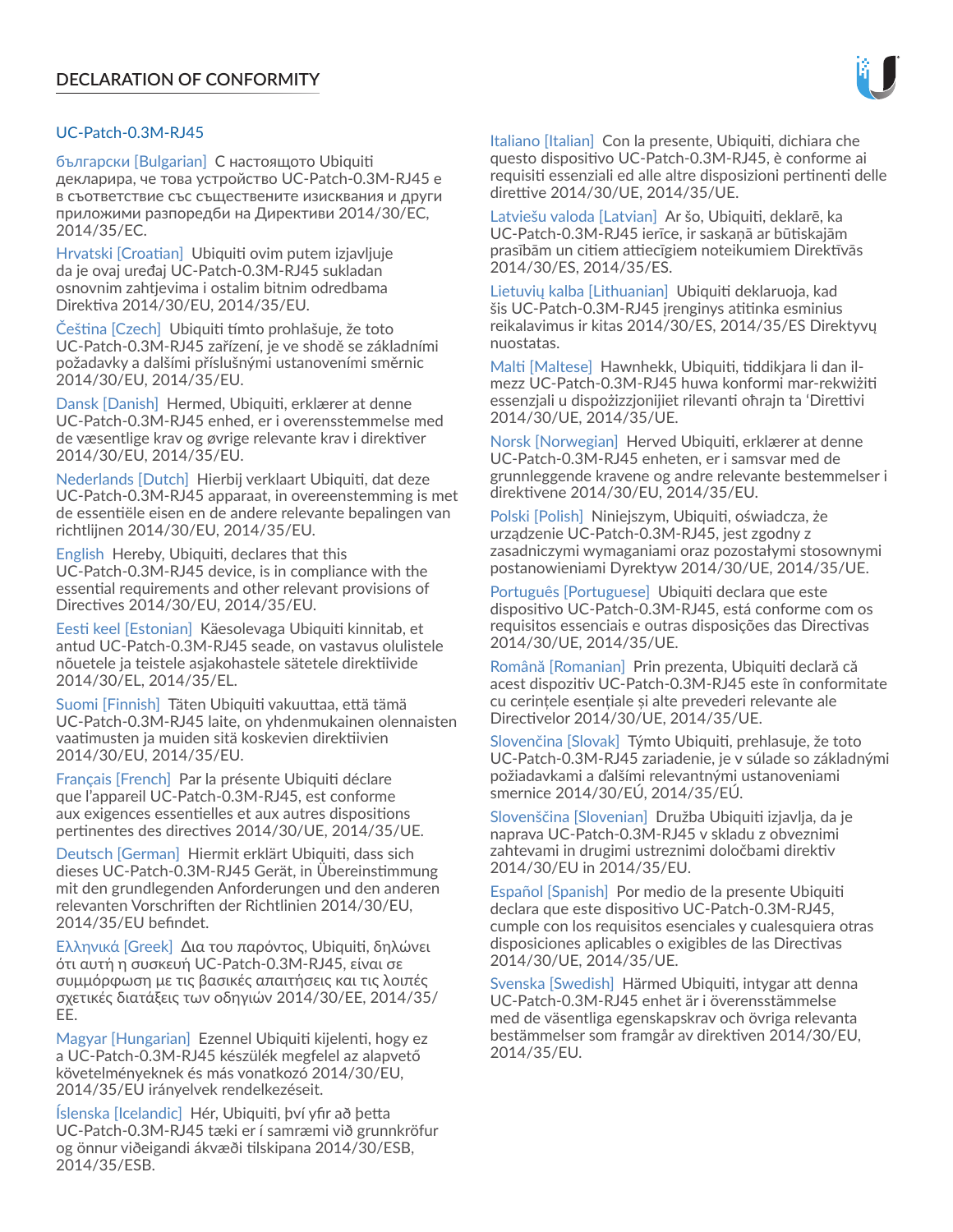# UC-Patch-1M-RJ45

български [Bulgarian] С настоящото Ubiquiti декларира, че това устройство UC-Patch-1M-RJ45 е в съответствие със съществените изисквания и други приложими разпоредби на Директиви 2014/30/ЕС, 2014/35/ЕС.

Hrvatski [Croatian] Ubiquiti ovim putem izjavljuje da je ovaj uređaj UC-Patch-1M-RJ45 sukladan osnovnim zahtjevima i ostalim bitnim odredbama Direktiva 2014/30/ EU, 2014/35/EU.

Čeština [Czech] Ubiquiti tímto prohlašuje, že toto UC-Patch-1M-RJ45zařízení, je ve shodě se základními požadavky a dalšími příslušnými ustanoveními směrnic 2014/30/EU, 2014/35/EU.

Dansk [Danish] Hermed, Ubiquiti, erklærer at denne UC-Patch-1M-RJ45 enhed, er i overensstemmelse med de væsentlige krav og øvrige relevante krav i direktiver 2014/30/EU, 2014/35/EU.

Nederlands [Dutch] Hierbij verklaart Ubiquiti, dat deze UC-Patch-1M-RJ45 apparaat, in overeenstemming is met de essentiële eisen en de andere relevante bepalingen van richtlijnen 2014/30/EU, 2014/35/EU.

English Hereby, Ubiquiti, declares that this UC-Patch-1M-RJ45 device, is in compliance with the essential requirements and other relevant provisions of Directives 2014/30/EU, 2014/35/EU.

Eesti keel [Estonian] Käesolevaga Ubiquiti kinnitab, et antud UC-Patch-1M-RJ45 seade, on vastavus olulistele nõuetele ja teistele asjakohastele sätetele direktiivide 2014/30/EL, 2014/35/EL.

Suomi [Finnish] Täten Ubiquiti vakuuttaa, että tämä UC-Patch-1M-RJ45 laite, on yhdenmukainen olennaisten vaatimusten ja muiden sitä koskevien direktiivien 2014/30/EU, 2014/35/EU.

Français [French] Par la présente Ubiquiti déclare que l'appareil UC-Patch-1M-RJ45, est conforme aux exigences essentielles et aux autres dispositions pertinentes des directives 2014/30/UE, 2014/35/UE.

Deutsch [German] Hiermit erklärt Ubiquiti, dass sich dieses UC-Patch-1M-RJ45 Gerät, in Übereinstimmung mit den grundlegenden Anforderungen und den anderen relevanten Vorschriften der Richtlinien 2014/30/EU, 2014/35/EU befindet.

Ελληνικά [Greek] Δια του παρόντος, Ubiquiti, δηλώνει ότι αυτή η συσκευή UC-Patch-1M-RJ45, είναι σε συμμόρφωση με τις βασικές απαιτήσεις και τις λοιπές σχετικές διατάξεις των οδηγιών 2014/30/EE, 2014/35/ EE.

Magyar [Hungarian] Ezennel Ubiquiti kijelenti, hogy ez a UC-Patch-1M-RJ45 készülék megfelel az alapvető követelményeknek és más vonatkozó 2014/30/EU, 2014/35/EU irányelvek rendelkezéseit.

Íslenska [Icelandic] Hér, Ubiquiti, því yfir að þetta UC-Patch-1M-RJ45 tæki er í samræmi við grunnkröfur og önnur viðeigandi ákvæði tilskipana 2014/30/ESB, 2014/35/ESB.

Italiano [Italian] Con la presente, Ubiquiti, dichiara che questo dispositivo UC-Patch-1M-RJ45, è conforme ai requisiti essenziali ed alle altre disposizioni pertinenti delle direttive 2014/30/UE, 2014/35/UE.

Latviešu valoda [Latvian] Ar šo, Ubiquiti, deklarē, ka UC-Patch-1M-RJ45 ierīce, ir saskaņā ar būtiskajām prasībām un citiem attiecīgiem noteikumiem Direktīvās 2014/30/ES, 2014/35/ES.

Lietuvių kalba [Lithuanian] Ubiquiti deklaruoja, kad šis UC-Patch-1M-RJ45 įrenginys atitinka esminius reikalavimus ir kitas 2014/30/ES, 2014/35/ES Direktyvų nuostatas.

Malti [Maltese] Hawnhekk, Ubiquiti, tiddikjara li dan ilmezz UC-Patch-1M-RJ45 huwa konformi mar-rekwiżiti essenzjali u dispożizzjonijiet rilevanti oħrajn ta 'Direttivi 2014/30/UE, 2014/35/UE.

Norsk [Norwegian] Herved Ubiquiti, erklærer at denne UC-Patch-1M-RJ45 enheten, er i samsvar med de grunnleggende kravene og andre relevante bestemmelser i direktivene 2014/30/EU, 2014/35/EU.

Polski [Polish] Niniejszym, Ubiquiti, oświadcza, że urządzenie UC-Patch-1M-RJ45, jest zgodny z zasadniczymi wymaganiami oraz pozostałymi stosownymi postanowieniami Dyrektyw 2014/30/UE, 2014/35/UE.

Português [Portuguese] Ubiquiti declara que este dispositivo UC-Patch-1M-RJ45, está conforme com os requisitos essenciais e outras disposições das Directivas 2014/30/UE, 2014/35/UE.

Română [Romanian] Prin prezenta, Ubiquiti declară că acest dispozitiv UC-Patch-1M-RJ45 este în conformitate cu cerințele esențiale și alte prevederi relevante ale Directivelor 2014/30/UE, 2014/35/UE.

Slovenčina [Slovak] Týmto Ubiquiti, prehlasuje, že toto UC-Patch-1M-RJ45 zariadenie, je v súlade so základnými požiadavkami a ďalšími relevantnými ustanoveniami smernice 2014/30/EÚ, 2014/35/EÚ.

Slovenščina [Slovenian] Družba Ubiquiti izjavlja, da je naprava UC-Patch-1M-RJ45 v skladu z obveznimi zahtevami in drugimi ustreznimi določbami direktiv 2014/30/EU in 2014/35/EU.

Español [Spanish] Por medio de la presente Ubiquiti declara que este dispositivo UC-Patch-1M-RJ45, cumple con los requisitos esenciales y cualesquiera otras disposiciones aplicables o exigibles de las Directivas 2014/30/UE, 2014/35/UE.

Svenska [Swedish] Härmed Ubiquiti, intygar att denna UC-Patch-1M-RJ45 enhet är i överensstämmelse med de väsentliga egenskapskrav och övriga relevanta bestämmelser som framgår av direktiven 2014/30/EU, 2014/35/EU.

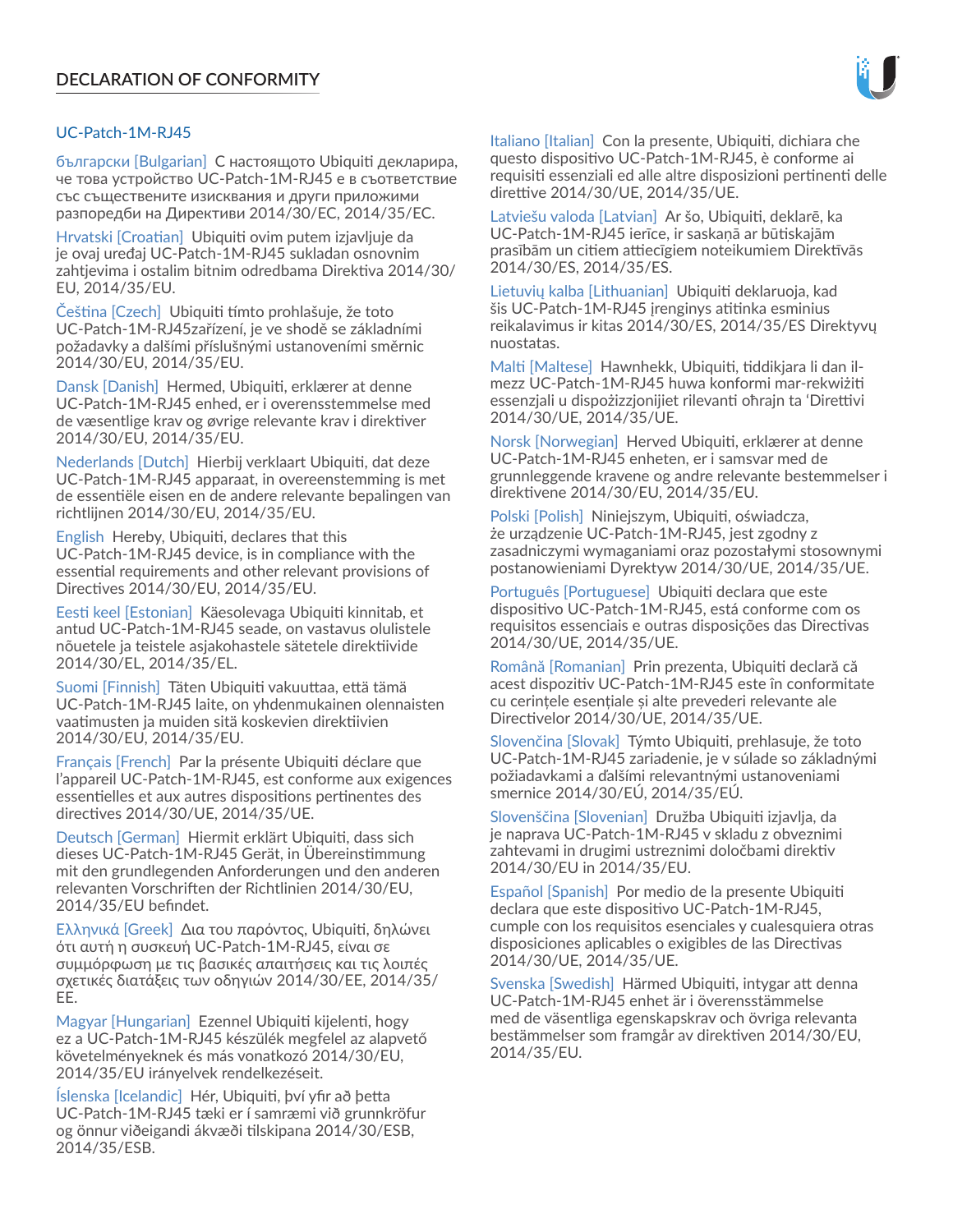#### UC-Patch-2M-RJ45

български [Bulgarian] С настоящото Ubiquiti декларира, че това устройство UC-Patch-2M-RJ45 е в съответствие със съществените изисквания и други приложими разпоредби на Директиви 2014/30/ЕС, 2014/35/ЕС.

Hrvatski [Croatian] Ubiquiti ovim putem izjavljuje da je ovaj uređaj UC-Patch-2M-RJ45 sukladan osnovnim zahtjevima i ostalim bitnim odredbama Direktiva 2014/30/ EU, 2014/35/EU.

Čeština [Czech] Ubiquiti tímto prohlašuje, že toto UC-Patch-2M-RJ45 zařízení, je ve shodě se základními požadavky a dalšími příslušnými ustanoveními směrnic 2014/30/EU, 2014/35/EU.

Dansk [Danish] Hermed, Ubiquiti, erklærer at denne UC-Patch-2M-RJ45 enhed, er i overensstemmelse med de væsentlige krav og øvrige relevante krav i direktiver 2014/30/EU, 2014/35/EU.

Nederlands [Dutch] Hierbij verklaart Ubiquiti, dat deze UC-Patch-2M-RJ45 apparaat, in overeenstemming is met de essentiële eisen en de andere relevante bepalingen van richtlijnen 2014/30/EU, 2014/35/EU.

English Hereby, Ubiquiti, declares that this UC-Patch-2M-RJ45 device, is in compliance with the essential requirements and other relevant provisions of Directives 2014/30/EU, 2014/35/EU.

Eesti keel [Estonian] Käesolevaga Ubiquiti kinnitab, et antud UC-Patch-2M-RJ45 seade, on vastavus olulistele nõuetele ja teistele asjakohastele sätetele direktiivide 2014/30/EL, 2014/35/EL.

Suomi [Finnish] Täten Ubiquiti vakuuttaa, että tämä UC-Patch-2M-RJ45 laite, on yhdenmukainen olennaisten vaatimusten ja muiden sitä koskevien direktiivien 2014/30/EU, 2014/35/EU.

Français [French] Par la présente Ubiquiti déclare que l'appareil UC-Patch-2M-RJ45, est conforme aux exigences essentielles et aux autres dispositions pertinentes des directives 2014/30/UE, 2014/35/UE.

Deutsch [German] Hiermit erklärt Ubiquiti, dass sich dieses UC-Patch-2M-RJ45 Gerät, in Übereinstimmung mit den grundlegenden Anforderungen und den anderen relevanten Vorschriften der Richtlinien 2014/30/EU, 2014/35/EU befindet.

Ελληνικά [Greek] Δια του παρόντος, Ubiquiti, δηλώνει ότι αυτή η συσκευή UC-Patch-2M-RJ45, είναι σε συμμόρφωση με τις βασικές απαιτήσεις και τις λοιπές σχετικές διατάξεις των οδηγιών 2014/30/EE, 2014/35/ EE.

Magyar [Hungarian] Ezennel Ubiquiti kijelenti, hogy ez a UC-Patch-2M-RJ45 készülék megfelel az alapvető követelményeknek és más vonatkozó 2014/30/EU, 2014/35/EU irányelvek rendelkezéseit.

Íslenska [Icelandic] Hér, Ubiquiti, því yfir að þetta UC-Patch-2M-RJ45 tæki er í samræmi við grunnkröfur og önnur viðeigandi ákvæði tilskipana 2014/30/ESB, 2014/35/ESB.

Italiano [Italian] Con la presente, Ubiquiti, dichiara che questo dispositivo UC-Patch-2M-RJ45, è conforme ai requisiti essenziali ed alle altre disposizioni pertinenti delle direttive 2014/30/UE, 2014/35/UE.

Latviešu valoda [Latvian] Ar šo, Ubiquiti, deklarē, ka UC-Patch-2M-RJ45 ierīce, ir saskaņā ar būtiskajām prasībām un citiem attiecīgiem noteikumiem Direktīvās 2014/30/ES, 2014/35/ES.

Lietuvių kalba [Lithuanian] Ubiquiti deklaruoja, kad šis UC-Patch-2M-RJ45 įrenginys atitinka esminius reikalavimus ir kitas 2014/30/ES, 2014/35/ES Direktyvų nuostatas.

Malti [Maltese] Hawnhekk, Ubiquiti, tiddikjara li dan ilmezz UC-Patch-2M-RJ45 huwa konformi mar-rekwiżiti essenzjali u dispożizzjonijiet rilevanti oħrajn ta 'Direttivi 2014/30/UE, 2014/35/UE.

Norsk [Norwegian] Herved Ubiquiti, erklærer at denne UC-Patch-2M-RJ45 enheten, er i samsvar med de grunnleggende kravene og andre relevante bestemmelser i direktivene 2014/30/EU, 2014/35/EU.

Polski [Polish] Niniejszym, Ubiquiti, oświadcza, że urządzenie UC-Patch-2M-RJ45, jest zgodny z zasadniczymi wymaganiami oraz pozostałymi stosownymi postanowieniami Dyrektyw 2014/30/UE, 2014/35/UE.

Português [Portuguese] Ubiquiti declara que este dispositivo UC-Patch-2M-RJ45, está conforme com os requisitos essenciais e outras disposições das Directivas 2014/30/UE, 2014/35/UE.

Română [Romanian] Prin prezenta, Ubiquiti declară că acest dispozitiv UC-Patch-2M-RJ45 este în conformitate cu cerințele esențiale și alte prevederi relevante ale Directivelor 2014/30/UE, 2014/35/UE.

Slovenčina [Slovak] Týmto Ubiquiti, prehlasuje, že toto UC-Patch-2M-RJ45 zariadenie, je v súlade so základnými požiadavkami a ďalšími relevantnými ustanoveniami smernice 2014/30/EÚ, 2014/35/EÚ.

Slovenščina [Slovenian] Družba Ubiquiti izjavlja, da je naprava UC-Patch-2M-RJ45 v skladu z obveznimi zahtevami in drugimi ustreznimi določbami direktiv 2014/30/EU in 2014/35/EU.

Español [Spanish] Por medio de la presente Ubiquiti declara que este dispositivo UC-Patch-2M-RJ45, cumple con los requisitos esenciales y cualesquiera otras disposiciones aplicables o exigibles de las Directivas 2014/30/UE, 2014/35/UE.

Svenska [Swedish] Härmed Ubiquiti, intygar att denna UC-Patch-2M-RJ45 enhet är i överensstämmelse med de väsentliga egenskapskrav och övriga relevanta bestämmelser som framgår av direktiven 2014/30/EU, 2014/35/EU.

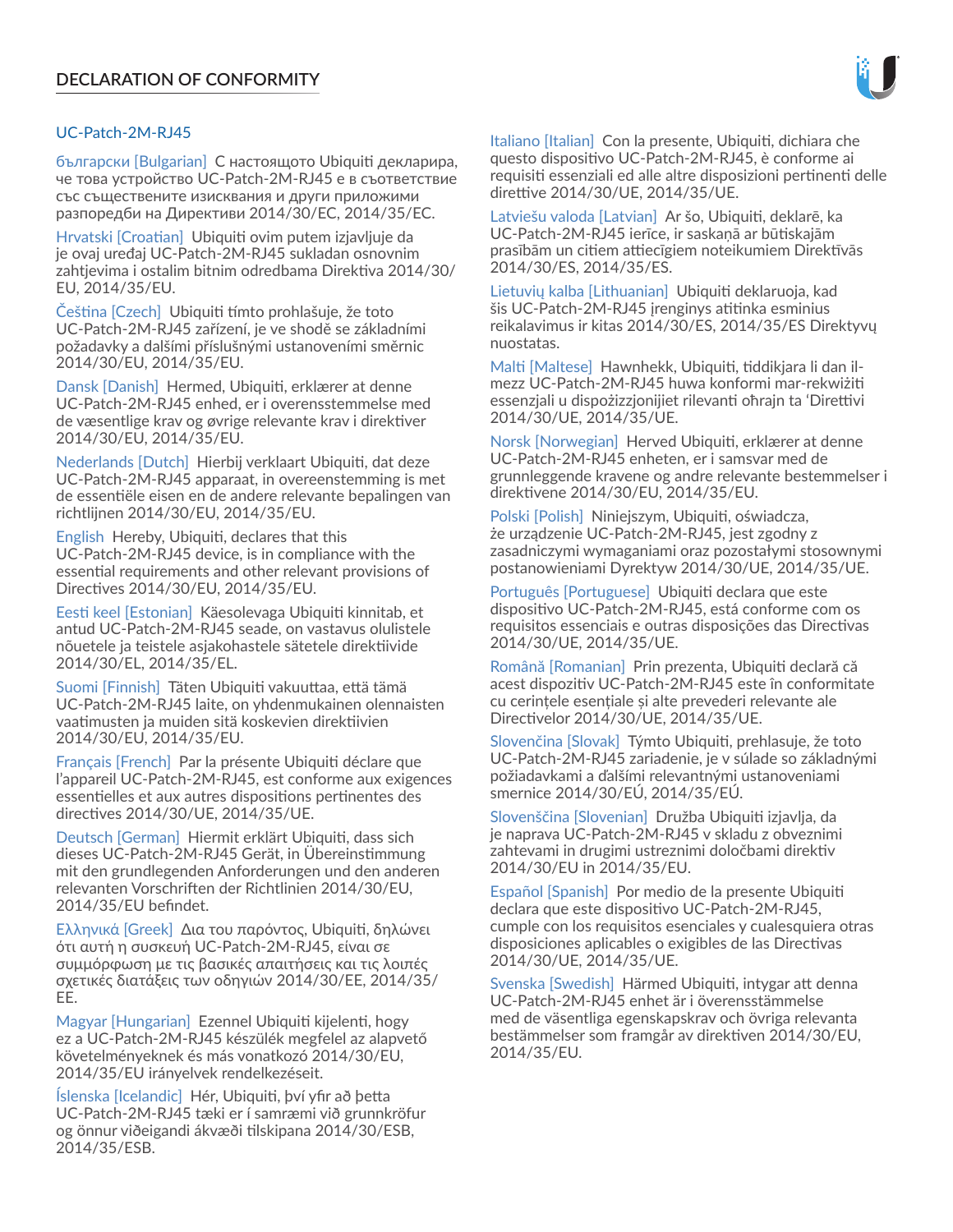#### UC-Patch-3M-RJ45

български [Bulgarian] С настоящото Ubiquiti декларира, че това устройство UC-Patch-3M-RJ45 е в съответствие със съществените изисквания и други приложими разпоредби на Директиви 2014/30/ЕС, 2014/35/ЕС.

Hrvatski [Croatian] Ubiquiti ovim putem izjavljuje da je ovaj uređaj UC-Patch-3M-RJ45 sukladan osnovnim zahtjevima i ostalim bitnim odredbama Direktiva 2014/30/ EU, 2014/35/EU.

Čeština [Czech] Ubiquiti tímto prohlašuje, že toto UC-Patch-3M-RJ45 zařízení, je ve shodě se základními požadavky a dalšími příslušnými ustanoveními směrnic 2014/30/EU, 2014/35/EU.

Dansk [Danish] Hermed, Ubiquiti, erklærer at denne UC-Patch-3M-RJ45 enhed, er i overensstemmelse med de væsentlige krav og øvrige relevante krav i direktiver 2014/30/EU, 2014/35/EU.

Nederlands [Dutch] Hierbij verklaart Ubiquiti, dat deze UC-Patch-3M-RJ45 apparaat, in overeenstemming is met de essentiële eisen en de andere relevante bepalingen van richtlijnen 2014/30/EU, 2014/35/EU.

English Hereby, Ubiquiti, declares that this UC-Patch-3M-RJ45 device, is in compliance with the essential requirements and other relevant provisions of Directives 2014/30/EU, 2014/35/EU.

Eesti keel [Estonian] Käesolevaga Ubiquiti kinnitab, et antud UC-Patch-3M-RJ45 seade, on vastavus olulistele nõuetele ja teistele asjakohastele sätetele direktiivide 2014/30/EL, 2014/35/EL.

Suomi [Finnish] Täten Ubiquiti vakuuttaa, että tämä UC-Patch-3M-RJ45 laite, on yhdenmukainen olennaisten vaatimusten ja muiden sitä koskevien direktiivien 2014/30/EU, 2014/35/EU.

Français [French] Par la présente Ubiquiti déclare que l'appareil UC-Patch-3M-RJ45, est conforme aux exigences essentielles et aux autres dispositions pertinentes des directives 2014/30/UE, 2014/35/UE.

Deutsch [German] Hiermit erklärt Ubiquiti, dass sich dieses UC-Patch-3M-RJ45 Gerät, in Übereinstimmung mit den grundlegenden Anforderungen und den anderen relevanten Vorschriften der Richtlinien 2014/30/EU, 2014/35/EU befindet.

Ελληνικά [Greek] Δια του παρόντος, Ubiquiti, δηλώνει ότι αυτή η συσκευή UC-Patch-3M-RJ45, είναι σε συμμόρφωση με τις βασικές απαιτήσεις και τις λοιπές σχετικές διατάξεις των οδηγιών 2014/30/EE, 2014/35/ EE.

Magyar [Hungarian] Ezennel Ubiquiti kijelenti, hogy ez a UC-Patch-3M-RJ45 készülék megfelel az alapvető követelményeknek és más vonatkozó 2014/30/EU, 2014/35/EU irányelvek rendelkezéseit.

Íslenska [Icelandic] Hér, Ubiquiti, því yfir að þetta UC-Patch-3M-RJ45 tæki er í samræmi við grunnkröfur og önnur viðeigandi ákvæði tilskipana 2014/30/ESB, 2014/35/ESB.

Italiano [Italian] Con la presente, Ubiquiti, dichiara che questo dispositivo UC-Patch-3M-RJ45, è conforme ai requisiti essenziali ed alle altre disposizioni pertinenti delle direttive 2014/30/UE, 2014/35/UE.

Latviešu valoda [Latvian] Ar šo, Ubiquiti, deklarē, ka UC-Patch-3M-RJ45 ierīce, ir saskaņā ar būtiskajām prasībām un citiem attiecīgiem noteikumiem Direktīvās 2014/30/ES, 2014/35/ES.

Lietuvių kalba [Lithuanian] Ubiquiti deklaruoja, kad šis UC-Patch-3M-RJ45 įrenginys atitinka esminius reikalavimus ir kitas 2014/30/ES, 2014/35/ES Direktyvų nuostatas.

Malti [Maltese] Hawnhekk, Ubiquiti, tiddikjara li dan ilmezz UC-Patch-3M-RJ45 huwa konformi mar-rekwiżiti essenzjali u dispożizzjonijiet rilevanti oħrajn ta 'Direttivi 2014/30/UE, 2014/35/UE.

Norsk [Norwegian] Herved Ubiquiti, erklærer at denne UC-Patch-3M-RJ45 enheten, er i samsvar med de grunnleggende kravene og andre relevante bestemmelser i direktivene 2014/30/EU, 2014/35/EU.

Polski [Polish] Niniejszym, Ubiquiti, oświadcza, że urządzenie UC-Patch-3M-RJ45, jest zgodny z zasadniczymi wymaganiami oraz pozostałymi stosownymi postanowieniami Dyrektyw 2014/30/UE, 2014/35/UE.

Português [Portuguese] Ubiquiti declara que este dispositivo UC-Patch-3M-RJ45, está conforme com os requisitos essenciais e outras disposições das Directivas 2014/30/UE, 2014/35/UE.

Română [Romanian] Prin prezenta, Ubiquiti declară că acest dispozitiv UC-Patch-3M-RJ45 este în conformitate cu cerințele esențiale și alte prevederi relevante ale Directivelor 2014/30/UE, 2014/35/UE.

Slovenčina [Slovak] Týmto Ubiquiti, prehlasuje, že toto UC-Patch-3M-RJ45 zariadenie, je v súlade so základnými požiadavkami a ďalšími relevantnými ustanoveniami smernice 2014/30/EÚ, 2014/35/EÚ.

Slovenščina [Slovenian] Družba Ubiquiti izjavlja, da je naprava UC-Patch-3M-RJ45 v skladu z obveznimi zahtevami in drugimi ustreznimi določbami direktiv 2014/30/EU in 2014/35/EU.

Español [Spanish] Por medio de la presente Ubiquiti declara que este dispositivo UC-Patch-3M-RJ45, cumple con los requisitos esenciales y cualesquiera otras disposiciones aplicables o exigibles de las Directivas 2014/30/UE, 2014/35/UE.

Svenska [Swedish] Härmed Ubiquiti, intygar att denna UC-Patch-3M-RJ45 enhet är i överensstämmelse med de väsentliga egenskapskrav och övriga relevanta bestämmelser som framgår av direktiven 2014/30/EU, 2014/35/EU.

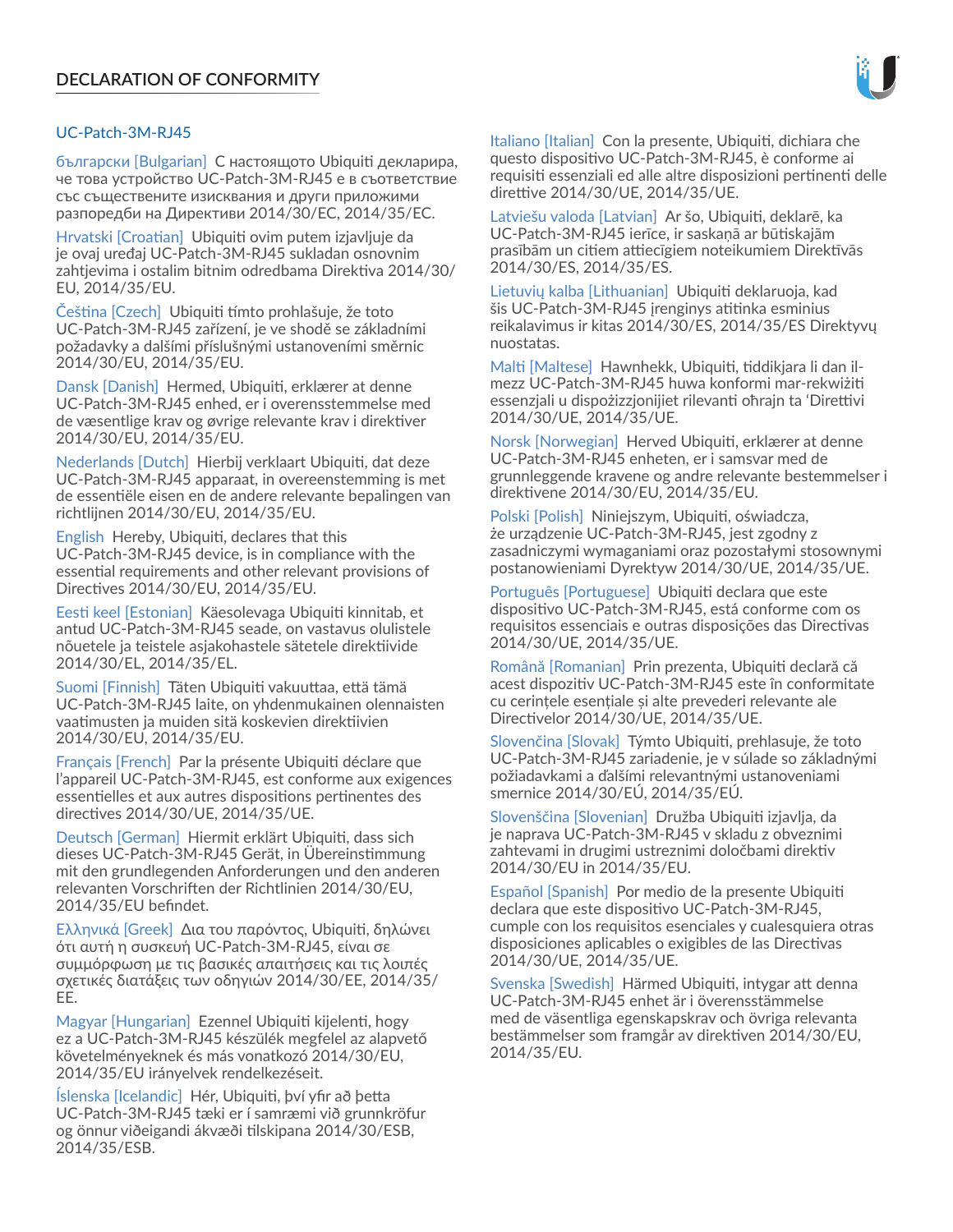#### UC-Patch-5M-RJ45

български [Bulgarian] С настоящото Ubiquiti декларира, че това устройство UC-Patch-5M-RJ45 е в съответствие със съществените изисквания и други приложими разпоредби на Директиви 2014/30/ЕС, 2014/35/ЕС.

Hrvatski [Croatian] Ubiquiti ovim putem izjavljuje da je ovaj uređaj UC-Patch-5M-RJ45 sukladan osnovnim zahtjevima i ostalim bitnim odredbama Direktiva 2014/30/ EU, 2014/35/EU.

Čeština [Czech] Ubiquiti tímto prohlašuje, že toto UC-Patch-5M-RJ45 zařízení, je ve shodě se základními požadavky a dalšími příslušnými ustanoveními směrnic 2014/30/EU, 2014/35/EU.

Dansk [Danish] Hermed, Ubiquiti, erklærer at denne UC-Patch-5M-RJ45 enhed, er i overensstemmelse med de væsentlige krav og øvrige relevante krav i direktiver 2014/30/EU, 2014/35/EU.

Nederlands [Dutch] Hierbij verklaart Ubiquiti, dat deze UC-Patch-5M-RJ45 apparaat, in overeenstemming is met de essentiële eisen en de andere relevante bepalingen van richtlijnen 2014/30/EU, 2014/35/EU.

English Hereby, Ubiquiti, declares that this UC-Patch-5M-RJ45 device, is in compliance with the essential requirements and other relevant provisions of Directives 2014/30/EU, 2014/35/EU.

Eesti keel [Estonian] Käesolevaga Ubiquiti kinnitab, et antud UC-Patch-5M-RJ45 seade, on vastavus olulistele nõuetele ja teistele asjakohastele sätetele direktiivide 2014/30/EL, 2014/35/EL.

Suomi [Finnish] Täten Ubiquiti vakuuttaa, että tämä UC-Patch-5M-RJ45 laite, on yhdenmukainen olennaisten vaatimusten ja muiden sitä koskevien direktiivien 2014/30/EU, 2014/35/EU.

Français [French] Par la présente Ubiquiti déclare que l'appareil UC-Patch-5M-RJ45, est conforme aux exigences essentielles et aux autres dispositions pertinentes des directives 2014/30/UE, 2014/35/UE.

Deutsch [German] Hiermit erklärt Ubiquiti, dass sich dieses UC-Patch-5M-RJ45 Gerät, in Übereinstimmung mit den grundlegenden Anforderungen und den anderen relevanten Vorschriften der Richtlinien 2014/30/EU, 2014/35/EU befindet.

Ελληνικά [Greek] Δια του παρόντος, Ubiquiti, δηλώνει ότι αυτή η συσκευή UC-Patch-5M-RJ45, είναι σε συμμόρφωση με τις βασικές απαιτήσεις και τις λοιπές σχετικές διατάξεις των οδηγιών 2014/30/EE, 2014/35/ EE.

Magyar [Hungarian] Ezennel Ubiquiti kijelenti, hogy ez a UC-Patch-5M-RJ45 készülék megfelel az alapvető követelményeknek és más vonatkozó 2014/30/EU, 2014/35/EU irányelvek rendelkezéseit.

Íslenska [Icelandic] Hér, Ubiquiti, því yfir að þetta UC-Patch-5M-RJ45 tæki er í samræmi við grunnkröfur og önnur viðeigandi ákvæði tilskipana 2014/30/ESB, 2014/35/ESB.

Italiano [Italian] Con la presente, Ubiquiti, dichiara che questo dispositivo UC-Patch-5M-RJ45, è conforme ai requisiti essenziali ed alle altre disposizioni pertinenti delle direttive 2014/30/UE, 2014/35/UE.

Latviešu valoda [Latvian] Ar šo, Ubiquiti, deklarē, ka UC-Patch-5M-RJ45 ierīce, ir saskaņā ar būtiskajām prasībām un citiem attiecīgiem noteikumiem Direktīvās 2014/30/ES, 2014/35/ES.

Lietuvių kalba [Lithuanian] Ubiquiti deklaruoja, kad šis UC-Patch-5M-RJ45 įrenginys atitinka esminius reikalavimus ir kitas 2014/30/ES, 2014/35/ES Direktyvų nuostatas.

Malti [Maltese] Hawnhekk, Ubiquiti, tiddikjara li dan ilmezz UC-Patch-5M-RJ45 huwa konformi mar-rekwiżiti essenzjali u dispożizzjonijiet rilevanti oħrajn ta 'Direttivi 2014/30/UE, 2014/35/UE.

Norsk [Norwegian] Herved Ubiquiti, erklærer at denne UC-Patch-5M-RJ45 enheten, er i samsvar med de grunnleggende kravene og andre relevante bestemmelser i direktivene 2014/30/EU, 2014/35/EU.

Polski [Polish] Niniejszym, Ubiquiti, oświadcza, że urządzenie UC-Patch-5M-RJ45, jest zgodny z zasadniczymi wymaganiami oraz pozostałymi stosownymi postanowieniami Dyrektyw 2014/30/UE, 2014/35/UE.

Português [Portuguese] Ubiquiti declara que este dispositivo UC-Patch-5M-RJ45, está conforme com os requisitos essenciais e outras disposições das Directivas 2014/30/UE, 2014/35/UE.

Română [Romanian] Prin prezenta, Ubiquiti declară că acest dispozitiv UC-Patch-5M-RJ45 este în conformitate cu cerințele esențiale și alte prevederi relevante ale Directivelor 2014/30/UE, 2014/35/UE.

Slovenčina [Slovak] Týmto Ubiquiti, prehlasuje, že toto UC-Patch-5M-RJ45 zariadenie, je v súlade so základnými požiadavkami a ďalšími relevantnými ustanoveniami smernice 2014/30/EÚ, 2014/35/EÚ.

Slovenščina [Slovenian] Družba Ubiquiti izjavlja, da je naprava UC-Patch-5M-RJ45 v skladu z obveznimi zahtevami in drugimi ustreznimi določbami direktiv 2014/30/EU in 2014/35/EU.

Español [Spanish] Por medio de la presente Ubiquiti declara que este dispositivo UC-Patch-5M-RJ45, cumple con los requisitos esenciales y cualesquiera otras disposiciones aplicables o exigibles de las Directivas 2014/30/UE, 2014/35/UE.

Svenska [Swedish] Härmed Ubiquiti, intygar att denna UC-Patch-5M-RJ45 enhet är i överensstämmelse med de väsentliga egenskapskrav och övriga relevanta bestämmelser som framgår av direktiven 2014/30/EU, 2014/35/EU.

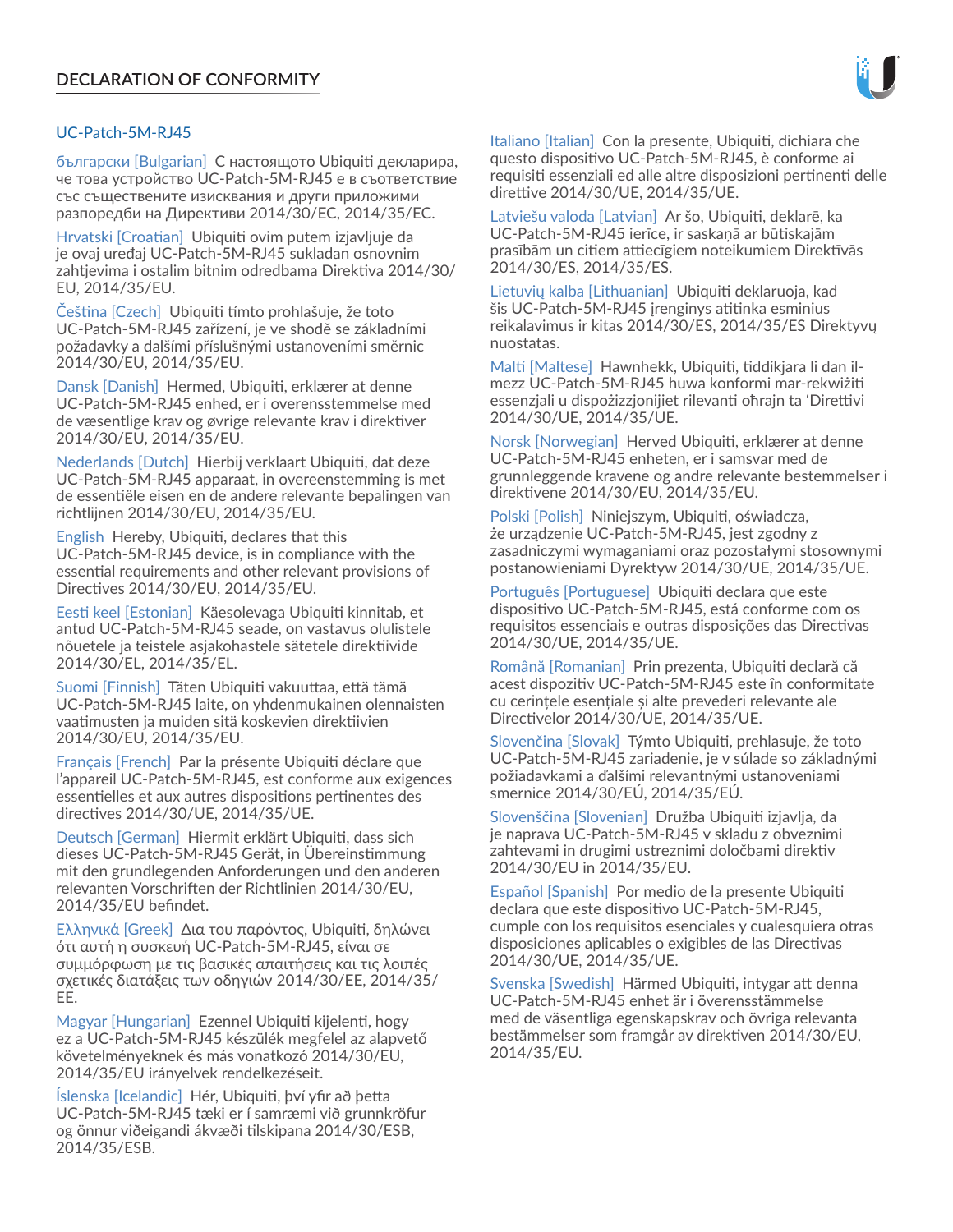#### UC-Patch-8M-RJ45

български [Bulgarian] С настоящото Ubiquiti декларира, че това устройство UC-Patch-8M-RJ45 е в съответствие със съществените изисквания и други приложими разпоредби на Директиви 2014/30/ЕС, 2014/35/ЕС.

Hrvatski [Croatian] Ubiquiti ovim putem izjavljuje da je ovaj uređaj UC-Patch-8M-RJ45 sukladan osnovnim zahtjevima i ostalim bitnim odredbama Direktiva 2014/30/ EU, 2014/35/EU.

Čeština [Czech] Ubiquiti tímto prohlašuje, že toto UC-Patch-8M-RJ45 zařízení, je ve shodě se základními požadavky a dalšími příslušnými ustanoveními směrnic 2014/30/EU, 2014/35/EU.

Dansk [Danish] Hermed, Ubiquiti, erklærer at denne UC-Patch-8M-RJ45 enhed, er i overensstemmelse med de væsentlige krav og øvrige relevante krav i direktiver 2014/30/EU, 2014/35/EU.

Nederlands [Dutch] Hierbij verklaart Ubiquiti, dat deze UC-Patch-8M-RJ45 apparaat, in overeenstemming is met de essentiële eisen en de andere relevante bepalingen van richtlijnen 2014/30/EU, 2014/35/EU.

English Hereby, Ubiquiti, declares that this UC-Patch-8M-RJ45 device, is in compliance with the essential requirements and other relevant provisions of Directives 2014/30/EU, 2014/35/EU.

Eesti keel [Estonian] Käesolevaga Ubiquiti kinnitab, et antud UC-Patch-8M-RJ45 seade, on vastavus olulistele nõuetele ja teistele asjakohastele sätetele direktiivide 2014/30/EL, 2014/35/EL.

Suomi [Finnish] Täten Ubiquiti vakuuttaa, että tämä UC-Patch-8M-RJ45 laite, on yhdenmukainen olennaisten vaatimusten ja muiden sitä koskevien direktiivien 2014/30/EU, 2014/35/EU.

Français [French] Par la présente Ubiquiti déclare que l'appareil UC-Patch-8M-RJ45, est conforme aux exigences essentielles et aux autres dispositions pertinentes des directives 2014/30/UE, 2014/35/UE.

Deutsch [German] Hiermit erklärt Ubiquiti, dass sich dieses UC-Patch-8M-RJ45 Gerät, in Übereinstimmung mit den grundlegenden Anforderungen und den anderen relevanten Vorschriften der Richtlinien 2014/30/EU, 2014/35/EU befindet.

Ελληνικά [Greek] Δια του παρόντος, Ubiquiti, δηλώνει ότι αυτή η συσκευή UC-Patch-8M-RJ45, είναι σε συμμόρφωση με τις βασικές απαιτήσεις και τις λοιπές σχετικές διατάξεις των οδηγιών 2014/30/EE, 2014/35/ EE.

Magyar [Hungarian] Ezennel Ubiquiti kijelenti, hogy ez a UC-Patch-8M-RJ45 készülék megfelel az alapvető követelményeknek és más vonatkozó 2014/30/EU, 2014/35/EU irányelvek rendelkezéseit.

Íslenska [Icelandic] Hér, Ubiquiti, því yfir að þetta UC-Patch-8M-RJ45 tæki er í samræmi við grunnkröfur og önnur viðeigandi ákvæði tilskipana 2014/30/ESB, 2014/35/ESB.

Italiano [Italian] Con la presente, Ubiquiti, dichiara che questo dispositivo UC-Patch-8M-RJ45, è conforme ai requisiti essenziali ed alle altre disposizioni pertinenti delle direttive 2014/30/UE, 2014/35/UE.

Latviešu valoda [Latvian] Ar šo, Ubiquiti, deklarē, ka UC-Patch-8M-RJ45 ierīce, ir saskaņā ar būtiskajām prasībām un citiem attiecīgiem noteikumiem Direktīvās 2014/30/ES, 2014/35/ES.

Lietuvių kalba [Lithuanian] Ubiquiti deklaruoja, kad šis UC-Patch-8M-RJ45 įrenginys atitinka esminius reikalavimus ir kitas 2014/30/ES, 2014/35/ES Direktyvų nuostatas.

Malti [Maltese] Hawnhekk, Ubiquiti, tiddikjara li dan ilmezz UC-Patch-8M-RJ45 huwa konformi mar-rekwiżiti essenzjali u dispożizzjonijiet rilevanti oħrajn ta 'Direttivi 2014/30/UE, 2014/35/UE.

Norsk [Norwegian] Herved Ubiquiti, erklærer at denne UC-Patch-8M-RJ45 enheten, er i samsvar med de grunnleggende kravene og andre relevante bestemmelser i direktivene 2014/30/EU, 2014/35/EU.

Polski [Polish] Niniejszym, Ubiquiti, oświadcza, że urządzenie UC-Patch-8M-RJ45, jest zgodny z zasadniczymi wymaganiami oraz pozostałymi stosownymi postanowieniami Dyrektyw 2014/30/UE, 2014/35/UE.

Português [Portuguese] Ubiquiti declara que este dispositivo UC-Patch-8M-RJ45, está conforme com os requisitos essenciais e outras disposições das Directivas 2014/30/UE, 2014/35/UE.

Română [Romanian] Prin prezenta, Ubiquiti declară că acest dispozitiv UC-Patch-8M-RJ45 este în conformitate cu cerințele esențiale și alte prevederi relevante ale Directivelor 2014/30/UE, 2014/35/UE.

Slovenčina [Slovak] Týmto Ubiquiti, prehlasuje, že toto UC-Patch-8M-RJ45 zariadenie, je v súlade so základnými požiadavkami a ďalšími relevantnými ustanoveniami smernice 2014/30/EÚ, 2014/35/EÚ.

Slovenščina [Slovenian] Družba Ubiquiti izjavlja, da je naprava UC-Patch-8M-RJ45 v skladu z obveznimi zahtevami in drugimi ustreznimi določbami direktiv 2014/30/EU in 2014/35/EU.

Español [Spanish] Por medio de la presente Ubiquiti declara que este dispositivo UC-Patch-8M-RJ45, cumple con los requisitos esenciales y cualesquiera otras disposiciones aplicables o exigibles de las Directivas 2014/30/UE, 2014/35/UE.

Svenska [Swedish] Härmed Ubiquiti, intygar att denna UC-Patch-8M-RJ45 enhet är i överensstämmelse med de väsentliga egenskapskrav och övriga relevanta bestämmelser som framgår av direktiven 2014/30/EU, 2014/35/EU.

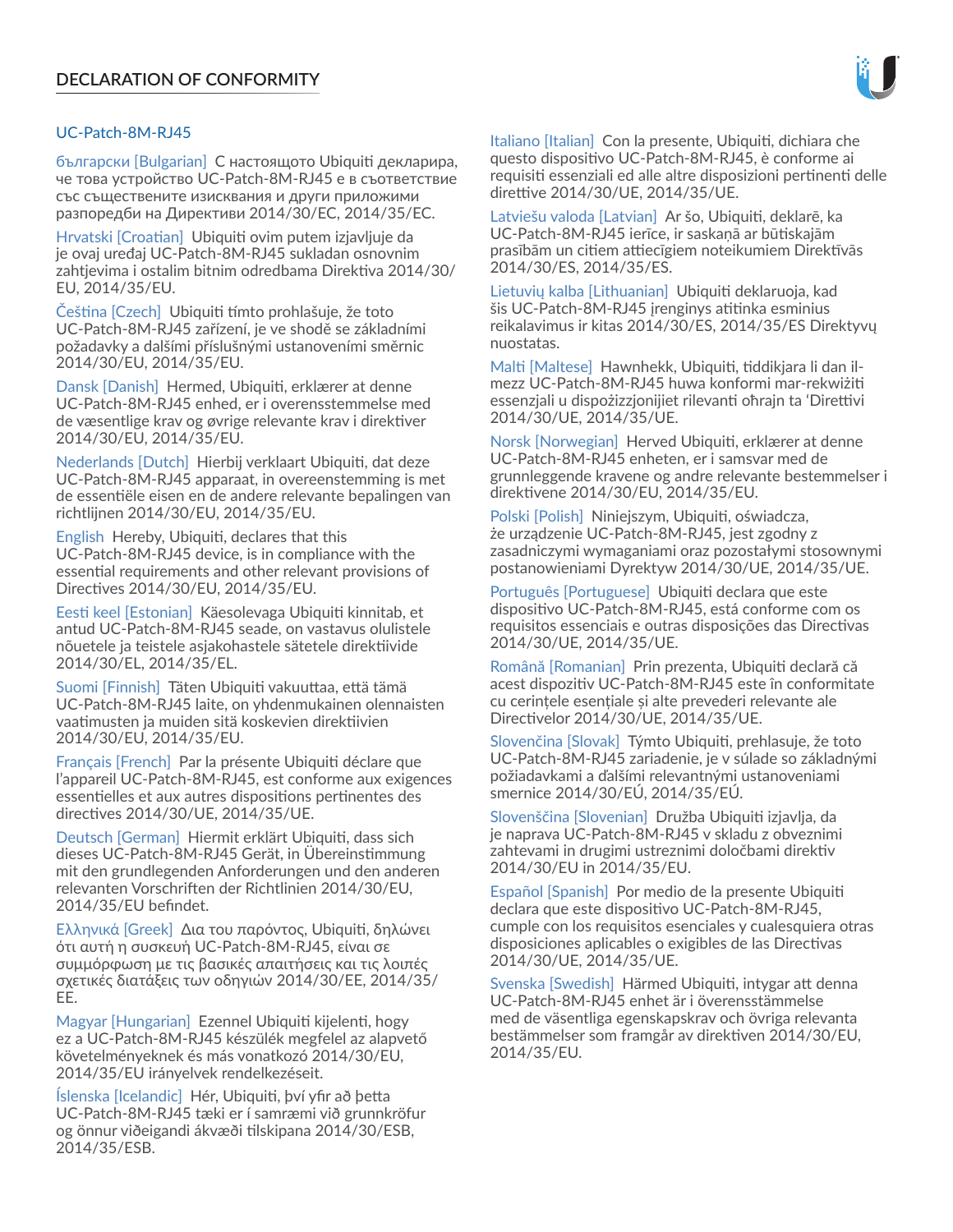#### UC‑Patch‑RJ45‑BK

български [Bulgarian] С настоящото Ubiquiti декларира, че това устройство UC‑Patch‑RJ45‑BK е в съответствие със съществените изисквания и други приложими разпоредби на Директиви 2014/30/ЕС, 2014/35/ЕС.

Hrvatski [Croatian] Ubiquiti ovim putem izjavljuje da je ovaj uređaj UC‑Patch‑RJ45‑BK sukladan osnovnim zahtjevima i ostalim bitnim odredbama Direktiva 2014/30/ EU, 2014/35/EU.

Čeština [Czech] Ubiquiti tímto prohlašuje, že toto UC‑Patch‑RJ45‑BK zařízení, je ve shodě se základními požadavky a dalšími příslušnými ustanoveními směrnic 2014/30/EU, 2014/35/EU.

Dansk [Danish] Hermed, Ubiquiti, erklærer at denne UC‑Patch‑RJ45‑BK enhed, er i overensstemmelse med de væsentlige krav og øvrige relevante krav i direktiver 2014/30/EU, 2014/35/EU.

Nederlands [Dutch] Hierbij verklaart Ubiquiti, dat deze UC-Patch-RJ45-BK apparaat, in overeenstemming is met de essentiële eisen en de andere relevante bepalingen van richtlijnen 2014/30/EU, 2014/35/EU.

English Hereby, Ubiquiti, declares that this UC-Patch-RJ45-BK device, is in compliance with the essential requirements and other relevant provisions of Directives 2014/30/EU, 2014/35/EU.

Eesti keel [Estonian] Käesolevaga Ubiquiti kinnitab, et antud UC‑Patch‑RJ45‑BK seade, on vastavus olulistele nõuetele ja teistele asjakohastele sätetele direktiivide 2014/30/EL, 2014/35/EL.

Suomi [Finnish] Täten Ubiquiti vakuuttaa, että tämä UC‑Patch‑RJ45‑BK laite, on yhdenmukainen olennaisten vaatimusten ja muiden sitä koskevien direktiivien 2014/30/EU, 2014/35/EU.

Français [French] Par la présente Ubiquiti déclare que l'appareil UC‑Patch‑RJ45‑BK, est conforme aux exigences essentielles et aux autres dispositions pertinentes des directives 2014/30/UE, 2014/35/UE.

Deutsch [German] Hiermit erklärt Ubiquiti, dass sich dieses UC‑Patch‑RJ45‑BK Gerät, in Übereinstimmung mit den grundlegenden Anforderungen und den anderen relevanten Vorschriften der Richtlinien 2014/30/EU, 2014/35/EU befindet.

Ελληνικά [Greek] Δια του παρόντος, Ubiquiti, δηλώνει ότι αυτή η συσκευή UC‑Patch‑RJ45‑BK, είναι σε συμμόρφωση με τις βασικές απαιτήσεις και τις λοιπές σχετικές διατάξεις των οδηγιών 2014/30/EE, 2014/35/ EE.

Magyar [Hungarian] Ezennel Ubiquiti kijelenti, hogy ez a UC‑Patch‑RJ45‑BK készülék megfelel az alapvető követelményeknek és más vonatkozó 2014/30/EU, 2014/35/EU irányelvek rendelkezéseit.

Íslenska [Icelandic] Hér, Ubiquiti, því yfir að þetta UC‑Patch‑RJ45‑BK tæki er í samræmi við grunnkröfur og önnur viðeigandi ákvæði tilskipana 2014/30/ESB, 2014/35/ESB.

Italiano [Italian] Con la presente, Ubiquiti, dichiara che questo dispositivo UC‑Patch‑RJ45‑BK, è conforme ai requisiti essenziali ed alle altre disposizioni pertinenti delle direttive 2014/30/UE, 2014/35/UE.

Latviešu valoda [Latvian] Ar šo, Ubiquiti, deklarē, ka UC‑Patch‑RJ45‑BK ierīce, ir saskaņā ar būtiskajām prasībām un citiem attiecīgiem noteikumiem Direktīvās 2014/30/ES, 2014/35/ES.

Lietuvių kalba [Lithuanian] Ubiquiti deklaruoja, kad šis UC‑Patch‑RJ45‑BK įrenginys atitinka esminius reikalavimus ir kitas 2014/30/ES, 2014/35/ES Direktyvų nuostatas.

Malti [Maltese] Hawnhekk, Ubiquiti, tiddikjara li dan il-mezz UC‑Patch‑RJ45‑BK huwa konformi mar-rekwiżiti essenzjali u dispożizzjonijiet rilevanti oħrajn ta 'Direttivi 2014/30/UE, 2014/35/UE.

Norsk [Norwegian] Herved Ubiquiti, erklærer at denne UC‑Patch‑RJ45‑BK enheten, er i samsvar med de grunnleggende kravene og andre relevante bestemmelser i direktivene 2014/30/EU, 2014/35/EU.

Polski [Polish] Niniejszym, Ubiquiti, oświadcza, że urządzenie UC‑Patch‑RJ45‑BK, jest zgodny z zasadniczymi wymaganiami oraz pozostałymi stosownymi postanowieniami Dyrektyw 2014/30/UE, 2014/35/UE.

Português [Portuguese] Ubiquiti declara que este dispositivo UC‑Patch‑RJ45‑BK, está conforme com os requisitos essenciais e outras disposições das Directivas 2014/30/UE, 2014/35/UE.

Română [Romanian] Prin prezenta, Ubiquiti declară că acest dispozitiv UC‑Patch‑RJ45‑BK este în conformitate cu cerințele esențiale și alte prevederi relevante ale Directivelor 2014/30/UE, 2014/35/UE.

Slovenčina [Slovak] Týmto Ubiquiti, prehlasuje, že toto UC‑Patch‑RJ45‑BK zariadenie, je v súlade so základnými požiadavkami a ďalšími relevantnými ustanoveniami smernice 2014/30/EÚ, 2014/35/EÚ.

Slovenščina [Slovenian] Družba Ubiquiti izjavlja, da je naprava UC‑Patch‑RJ45‑BK v skladu z obveznimi zahtevami in drugimi ustreznimi določbami direktiv 2014/30/EU in 2014/35/EU.

Español [Spanish] Por medio de la presente Ubiquiti declara que este dispositivo UC‑Patch‑RJ45‑BK, cumple con los requisitos esenciales y cualesquiera otras disposiciones aplicables o exigibles de las Directivas 2014/30/UE, 2014/35/UE.

Svenska [Swedish] Härmed Ubiquiti, intygar att denna UC‑Patch‑RJ45‑BK enhet är i överensstämmelse med de väsentliga egenskapskrav och övriga relevanta bestämmelser som framgår av direktiven 2014/30/EU, 2014/35/EU.

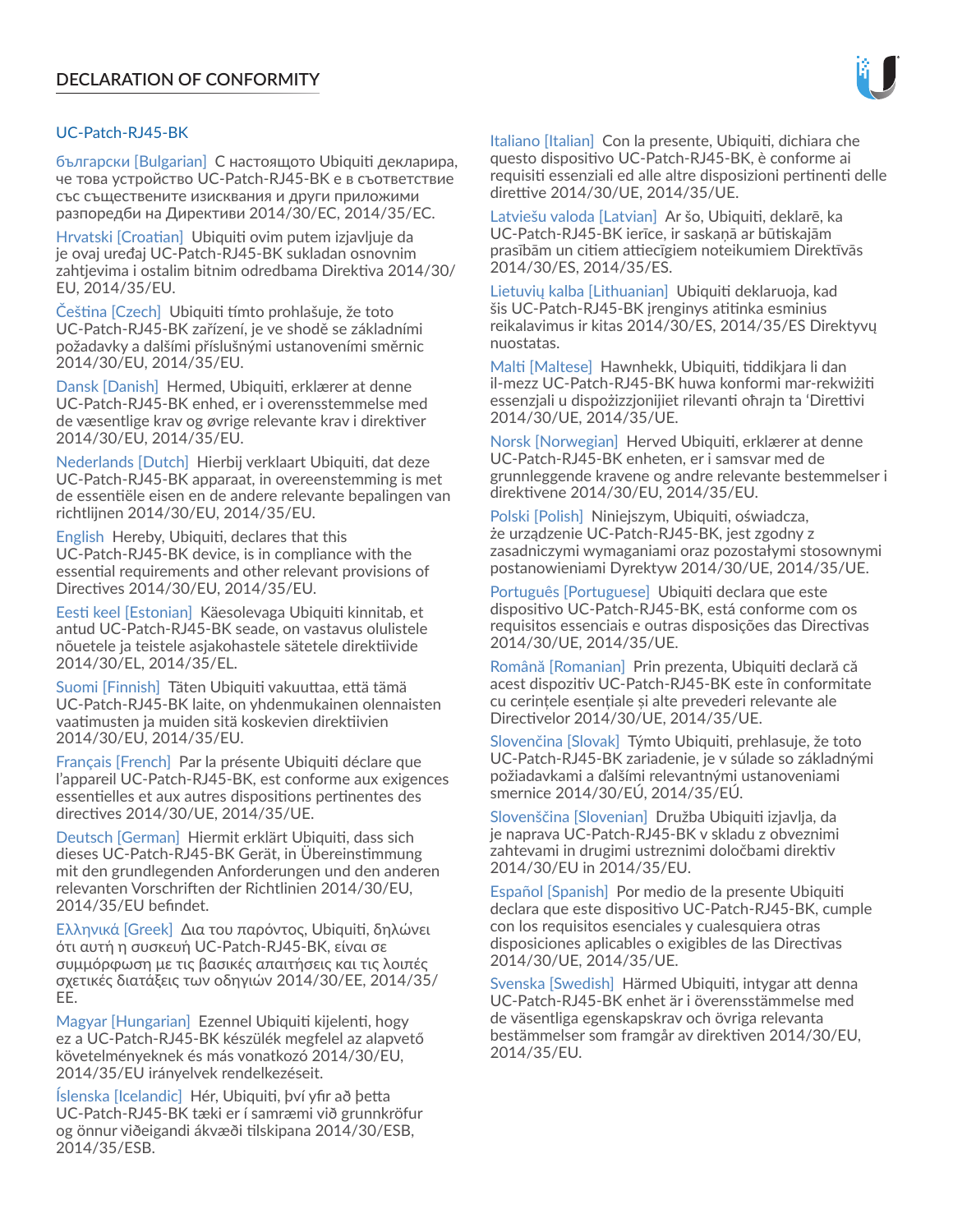

# UC-Patch-0.3M-RJ45-BK

български [Bulgarian] С настоящото Ubiquiti декларира, че това устройство UC-Patch-0.3M-RJ45-BK е в съответствие със съществените изисквания и други приложими разпоредби на Директиви 2014/30/ЕС, 2014/35/ЕС.

Hrvatski [Croatian] Ubiquiti ovim putem izjavljuje da je ovaj uređaj UC-Patch-0.3M-RJ45-BK sukladan osnovnim zahtjevima i ostalim bitnim odredbama Direktiva 2014/30/ EU, 2014/35/EU.

Čeština [Czech] Ubiquiti tímto prohlašuje, že toto UC-Patch-0.3M-RJ45-BK zařízení, je ve shodě se základními požadavky a dalšími příslušnými ustanoveními směrnic 2014/30/EU, 2014/35/EU.

Dansk [Danish] Hermed, Ubiquiti, erklærer at denne UC-Patch-0.3M-RJ45-BK enhed, er i overensstemmelse med de væsentlige krav og øvrige relevante krav i direktiver 2014/30/EU, 2014/35/EU.

Nederlands [Dutch] Hierbij verklaart Ubiquiti, dat deze UC-Patch-0.3M-RJ45-BK apparaat, in overeenstemming is met de essentiële eisen en de andere relevante bepalingen van richtlijnen 2014/30/EU, 2014/35/EU.

English Hereby, Ubiquiti, declares that this UC-Patch-0.3M-RJ45-BK device, is in compliance with the essential requirements and other relevant provisions of Directives 2014/30/EU, 2014/35/EU.

Eesti keel [Estonian] Käesolevaga Ubiquiti kinnitab, et antud UC-Patch-0.3M-RJ45-BK seade, on vastavus olulistele nõuetele ja teistele asjakohastele sätetele direktiivide 2014/30/EL, 2014/35/EL.

Suomi [Finnish] Täten Ubiquiti vakuuttaa, että tämä UC-Patch-0.3M-RJ45-BK laite, on yhdenmukainen olennaisten vaatimusten ja muiden sitä koskevien direktiivien 2014/30/EU, 2014/35/EU.

Français [French] Par la présente Ubiquiti déclare que l'appareil UC-Patch-0.3M-RJ45-BK, est conforme aux exigences essentielles et aux autres dispositions pertinentes des directives 2014/30/UE, 2014/35/UE.

Deutsch [German] Hiermit erklärt Ubiquiti, dass sich dieses UC-Patch-0.3M-RJ45-BK Gerät, in Übereinstimmung mit den grundlegenden Anforderungen und den anderen relevanten Vorschriften der Richtlinien 2014/30/EU, 2014/35/EU befindet.

Ελληνικά [Greek] Δια του παρόντος, Ubiquiti, δηλώνει ότι αυτή η συσκευή UC-Patch-0.3M-RJ45-BK, είναι σε συμμόρφωση με τις βασικές απαιτήσεις και τις λοιπές σχετικές διατάξεις των οδηγιών 2014/30/EE, 2014/35/ EE.

Magyar [Hungarian] Ezennel Ubiquiti kijelenti, hogy ez a UC-Patch-0.3M-RJ45-BK készülék megfelel az alapvető követelményeknek és más vonatkozó 2014/30/EU, 2014/35/EU irányelvek rendelkezéseit.

Íslenska [Icelandic] Hér, Ubiquiti, því yfir að þetta UC-Patch-0.3M-RJ45-BK tæki er í samræmi við grunnkröfur og önnur viðeigandi ákvæði tilskipana 2014/30/ESB, 2014/35/ESB.

Italiano [Italian] Con la presente, Ubiquiti, dichiara che questo dispositivo UC-Patch-0.3M-RJ45-BK, è conforme ai requisiti essenziali ed alle altre disposizioni pertinenti delle direttive 2014/30/UE, 2014/35/UE.

Latviešu valoda [Latvian] Ar šo, Ubiquiti, deklarē, ka UC-Patch-0.3M-RJ45-BK ierīce, ir saskaņā ar būtiskajām prasībām un citiem attiecīgiem noteikumiem Direktīvās 2014/30/ES, 2014/35/ES.

Lietuvių kalba [Lithuanian] Ubiquiti deklaruoja, kad šis UC-Patch-0.3M-RJ45-BK įrenginys atitinka esminius reikalavimus ir kitas 2014/30/ES, 2014/35/ES Direktyvų nuostatas.

Malti [Maltese] Hawnhekk, Ubiquiti, tiddikjara li dan il-mezz UC-Patch-0.3M-RJ45-BK huwa konformi marrekwiżiti essenzjali u dispożizzjonijiet rilevanti oħrajn ta 'Direttivi 2014/30/UE, 2014/35/UE.

Norsk [Norwegian] Herved Ubiquiti, erklærer at denne UC-Patch-0.3M-RJ45-BK enheten, er i samsvar med de grunnleggende kravene og andre relevante bestemmelser i direktivene 2014/30/EU, 2014/35/EU.

Polski [Polish] Niniejszym, Ubiquiti, oświadcza, że urządzenie UC-Patch-0.3M-RJ45-BK, jest zgodny z zasadniczymi wymaganiami oraz pozostałymi stosownymi postanowieniami Dyrektyw 2014/30/UE, 2014/35/UE.

Português [Portuguese] Ubiquiti declara que este dispositivo UC-Patch-0.3M-RJ45-BK, está conforme com os requisitos essenciais e outras disposições das Directivas 2014/30/UE, 2014/35/UE.

Română [Romanian] Prin prezenta, Ubiquiti declară că acest dispozitiv UC-Patch-0.3M-RJ45-BK este în conformitate cu cerințele esențiale și alte prevederi relevante ale Directivelor 2014/30/UE, 2014/35/UE.

Slovenčina [Slovak] Týmto Ubiquiti, prehlasuje, že toto UC-Patch-0.3M-RJ45-BK zariadenie, je v súlade so základnými požiadavkami a ďalšími relevantnými ustanoveniami smernice 2014/30/EÚ, 2014/35/EÚ.

Slovenščina [Slovenian] Družba Ubiquiti izjavlja, da je naprava UC-Patch-0.3M-RJ45-BK v skladu z obveznimi zahtevami in drugimi ustreznimi določbami direktiv 2014/30/EU in 2014/35/EU.

Español [Spanish] Por medio de la presente Ubiquiti declara que este dispositivo UC-Patch-0.3M-RJ45-BK, cumple con los requisitos esenciales y cualesquiera otras disposiciones aplicables o exigibles de las Directivas 2014/30/UE, 2014/35/UE.

Svenska [Swedish] Härmed Ubiquiti, intygar att denna UC-Patch-0.3M-RJ45-BK enhet är i överensstämmelse med de väsentliga egenskapskrav och övriga relevanta bestämmelser som framgår av direktiven 2014/30/EU, 2014/35/EU.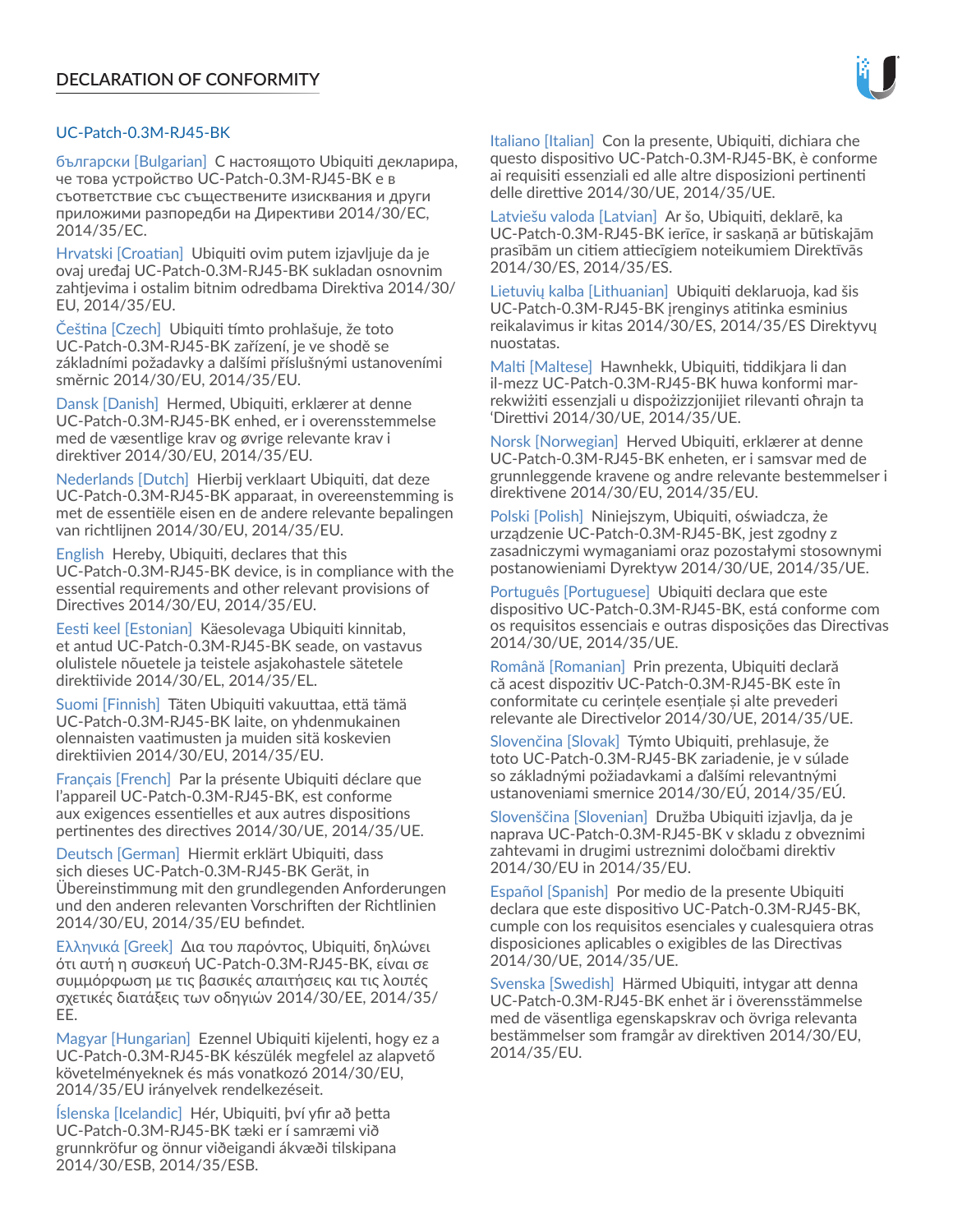# UC-Patch-1M-RJ45-BK

български [Bulgarian] С настоящото Ubiquiti декларира, че това устройство UC-Patch-1M-RJ45-BK е в съответствие със съществените изисквания и други приложими разпоредби на Директиви 2014/30/ЕС, 2014/35/ЕС.

Hrvatski [Croatian] Ubiquiti ovim putem izjavljuje da je ovaj uređaj UC-Patch-1M-RJ45-BK sukladan osnovnim zahtjevima i ostalim bitnim odredbama Direktiva 2014/30/ EU, 2014/35/EU.

Čeština [Czech] Ubiquiti tímto prohlašuje, že toto UC-Patch-1M-RJ45-BK zařízení, je ve shodě se základními požadavky a dalšími příslušnými ustanoveními směrnic 2014/30/EU, 2014/35/EU.

Dansk [Danish] Hermed, Ubiquiti, erklærer at denne UC-Patch-1M-RJ45-BK enhed, er i overensstemmelse med de væsentlige krav og øvrige relevante krav i direktiver 2014/30/EU, 2014/35/EU.

Nederlands [Dutch] Hierbij verklaart Ubiquiti, dat deze UC-Patch-1M-RJ45-BK apparaat, in overeenstemming is met de essentiële eisen en de andere relevante bepalingen van richtlijnen 2014/30/EU, 2014/35/EU.

English Hereby, Ubiquiti, declares that this UC-Patch-1M-RJ45-BK device, is in compliance with the essential requirements and other relevant provisions of Directives 2014/30/EU, 2014/35/EU.

Eesti keel [Estonian] Käesolevaga Ubiquiti kinnitab, et antud UC-Patch-1M-RJ45-BK seade, on vastavus olulistele nõuetele ja teistele asjakohastele sätetele direktiivide 2014/30/EL, 2014/35/EL.

Suomi [Finnish] Täten Ubiquiti vakuuttaa, että tämä UC-Patch-1M-RJ45-BK laite, on yhdenmukainen olennaisten vaatimusten ja muiden sitä koskevien direktiivien 2014/30/EU, 2014/35/EU.

Français [French] Par la présente Ubiquiti déclare que l'appareil UC-Patch-1M-RJ45-BK, est conforme aux exigences essentielles et aux autres dispositions pertinentes des directives 2014/30/UE, 2014/35/UE.

Deutsch [German] Hiermit erklärt Ubiquiti, dass sich dieses UC-Patch-1M-RJ45-BK Gerät, in Übereinstimmung mit den grundlegenden Anforderungen und den anderen relevanten Vorschriften der Richtlinien 2014/30/EU, 2014/35/EU befindet.

Ελληνικά [Greek] Δια του παρόντος, Ubiquiti, δηλώνει ότι αυτή η συσκευή UC-Patch-1M-RJ45-BK, είναι σε συμμόρφωση με τις βασικές απαιτήσεις και τις λοιπές σχετικές διατάξεις των οδηγιών 2014/30/EE, 2014/35/ EE.

Magyar [Hungarian] Ezennel Ubiquiti kijelenti, hogy ez a UC-Patch-1M-RJ45-BK készülék megfelel az alapvető követelményeknek és más vonatkozó 2014/30/EU, 2014/35/EU irányelvek rendelkezéseit.

Íslenska [Icelandic] Hér, Ubiquiti, því yfir að þetta UC-Patch-1M-RJ45-BK tæki er í samræmi við grunnkröfur og önnur viðeigandi ákvæði tilskipana 2014/30/ESB, 2014/35/ESB.

Italiano [Italian] Con la presente, Ubiquiti, dichiara che questo dispositivo UC-Patch-1M-RJ45-BK, è conforme ai requisiti essenziali ed alle altre disposizioni pertinenti delle direttive 2014/30/UE, 2014/35/UE.

Latviešu valoda [Latvian] Ar šo, Ubiquiti, deklarē, ka UC-Patch-1M-RJ45-BK ierīce, ir saskaņā ar būtiskajām prasībām un citiem attiecīgiem noteikumiem Direktīvās 2014/30/ES, 2014/35/ES.

Lietuvių kalba [Lithuanian] Ubiquiti deklaruoja, kad šis UC-Patch-1M-RJ45-BK įrenginys atitinka esminius reikalavimus ir kitas 2014/30/ES, 2014/35/ES Direktyvų nuostatas.

Malti [Maltese] Hawnhekk, Ubiquiti, tiddikjara li dan ilmezz UC-Patch-1M-RJ45-BK huwa konformi mar-rekwiżiti essenzjali u dispożizzjonijiet rilevanti oħrajn ta 'Direttivi 2014/30/UE, 2014/35/UE.

Norsk [Norwegian] Herved Ubiquiti, erklærer at denne UC-Patch-1M-RJ45-BK enheten, er i samsvar med de grunnleggende kravene og andre relevante bestemmelser i direktivene 2014/30/EU, 2014/35/EU.

Polski [Polish] Niniejszym, Ubiquiti, oświadcza, że urządzenie UC-Patch-1M-RJ45-BK, jest zgodny z zasadniczymi wymaganiami oraz pozostałymi stosownymi postanowieniami Dyrektyw 2014/30/UE, 2014/35/UE.

Português [Portuguese] Ubiquiti declara que este dispositivo UC-Patch-1M-RJ45-BK, está conforme com os requisitos essenciais e outras disposições das Directivas 2014/30/UE, 2014/35/UE.

Română [Romanian] Prin prezenta, Ubiquiti declară că acest dispozitiv UC-Patch-1M-RJ45-BK este în conformitate cu cerințele esențiale și alte prevederi relevante ale Directivelor 2014/30/UE, 2014/35/UE.

Slovenčina [Slovak] Týmto Ubiquiti, prehlasuje, že toto UC-Patch-1M-RJ45-BK zariadenie, je v súlade so základnými požiadavkami a ďalšími relevantnými ustanoveniami smernice 2014/30/EÚ, 2014/35/EÚ.

Slovenščina [Slovenian] Družba Ubiquiti izjavlja, da je naprava UC-Patch-1M-RJ45-BK v skladu z obveznimi zahtevami in drugimi ustreznimi določbami direktiv 2014/30/EU in 2014/35/EU.

Español [Spanish] Por medio de la presente Ubiquiti declara que este dispositivo UC-Patch-1M-RJ45-BK, cumple con los requisitos esenciales y cualesquiera otras disposiciones aplicables o exigibles de las Directivas 2014/30/UE, 2014/35/UE.

Svenska [Swedish] Härmed Ubiquiti, intygar att denna UC-Patch-1M-RJ45-BK enhet är i överensstämmelse med de väsentliga egenskapskrav och övriga relevanta bestämmelser som framgår av direktiven 2014/30/EU, 2014/35/EU.

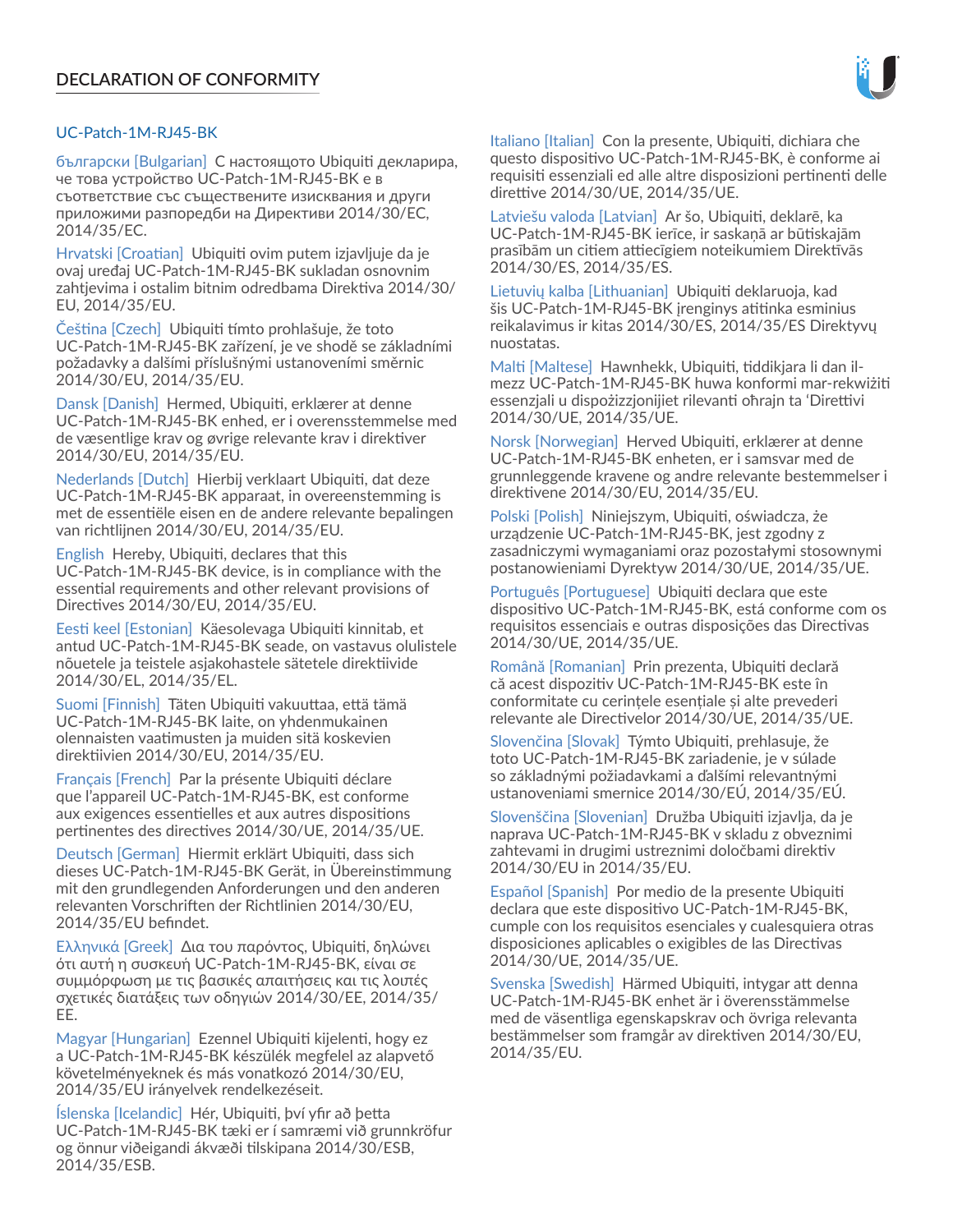# UC-Patch-2M-RJ45-BK

български [Bulgarian] С настоящото Ubiquiti декларира, че това устройство UC-Patch-2M-RJ45-BK е в съответствие със съществените изисквания и други приложими разпоредби на Директиви 2014/30/ЕС, 2014/35/ЕС.

Hrvatski [Croatian] Ubiquiti ovim putem izjavljuje da je ovaj uređaj UC-Patch-2M-RJ45-BK sukladan osnovnim zahtjevima i ostalim bitnim odredbama Direktiva 2014/30/ EU, 2014/35/EU.

Čeština [Czech] Ubiquiti tímto prohlašuje, že toto UC-Patch-2M-RJ45-BK zařízení, je ve shodě se základními požadavky a dalšími příslušnými ustanoveními směrnic 2014/30/EU, 2014/35/EU.

Dansk [Danish] Hermed, Ubiquiti, erklærer at denne UC-Patch-2M-RJ45-BK enhed, er i overensstemmelse med de væsentlige krav og øvrige relevante krav i direktiver 2014/30/EU, 2014/35/EU.

Nederlands [Dutch] Hierbij verklaart Ubiquiti, dat deze UC-Patch-2M-RJ45-BK apparaat, in overeenstemming is met de essentiële eisen en de andere relevante bepalingen van richtlijnen 2014/30/EU, 2014/35/EU.

English Hereby, Ubiquiti, declares that this UC-Patch-2M-RJ45-BK device, is in compliance with the essential requirements and other relevant provisions of Directives 2014/30/EU, 2014/35/EU.

Eesti keel [Estonian] Käesolevaga Ubiquiti kinnitab, et antud UC-Patch-2M-RJ45-BK seade, on vastavus olulistele nõuetele ja teistele asjakohastele sätetele direktiivide 2014/30/EL, 2014/35/EL.

Suomi [Finnish] Täten Ubiquiti vakuuttaa, että tämä UC-Patch-2M-RJ45-BK laite, on yhdenmukainen olennaisten vaatimusten ja muiden sitä koskevien direktiivien 2014/30/EU, 2014/35/EU.

Français [French] Par la présente Ubiquiti déclare que l'appareil UC-Patch-2M-RJ45-BK, est conforme aux exigences essentielles et aux autres dispositions pertinentes des directives 2014/30/UE, 2014/35/UE.

Deutsch [German] Hiermit erklärt Ubiquiti, dass sich dieses UC-Patch-2M-RJ45-BK Gerät, in Übereinstimmung mit den grundlegenden Anforderungen und den anderen relevanten Vorschriften der Richtlinien 2014/30/EU, 2014/35/EU befindet.

Ελληνικά [Greek] Δια του παρόντος, Ubiquiti, δηλώνει ότι αυτή η συσκευή UC-Patch-2M-RJ45-BK, είναι σε συμμόρφωση με τις βασικές απαιτήσεις και τις λοιπές σχετικές διατάξεις των οδηγιών 2014/30/EE, 2014/35/ EE.

Magyar [Hungarian] Ezennel Ubiquiti kijelenti, hogy ez a UC-Patch-2M-RJ45-BK készülék megfelel az alapvető követelményeknek és más vonatkozó 2014/30/EU, 2014/35/EU irányelvek rendelkezéseit.

Íslenska [Icelandic] Hér, Ubiquiti, því yfir að þetta UC-Patch-2M-RJ45-BK tæki er í samræmi við grunnkröfur og önnur viðeigandi ákvæði tilskipana 2014/30/ESB, 2014/35/ESB.

Italiano [Italian] Con la presente, Ubiquiti, dichiara che questo dispositivo UC-Patch-2M-RJ45-BK, è conforme ai requisiti essenziali ed alle altre disposizioni pertinenti delle direttive 2014/30/UE, 2014/35/UE.

Latviešu valoda [Latvian] Ar šo, Ubiquiti, deklarē, ka UC-Patch-2M-RJ45-BK ierīce, ir saskaņā ar būtiskajām prasībām un citiem attiecīgiem noteikumiem Direktīvās 2014/30/ES, 2014/35/ES.

Lietuvių kalba [Lithuanian] Ubiquiti deklaruoja, kad šis UC-Patch-2M-RJ45-BK įrenginys atitinka esminius reikalavimus ir kitas 2014/30/ES, 2014/35/ES Direktyvų nuostatas.

Malti [Maltese] Hawnhekk, Ubiquiti, tiddikjara li dan ilmezz UC-Patch-2M-RJ45-BK huwa konformi mar-rekwiżiti essenzjali u dispożizzjonijiet rilevanti oħrajn ta 'Direttivi 2014/30/UE, 2014/35/UE.

Norsk [Norwegian] Herved Ubiquiti, erklærer at denne UC-Patch-2M-RJ45-BK enheten, er i samsvar med de grunnleggende kravene og andre relevante bestemmelser i direktivene 2014/30/EU, 2014/35/EU.

Polski [Polish] Niniejszym, Ubiquiti, oświadcza, że urządzenie UC-Patch-2M-RJ45-BK, jest zgodny z zasadniczymi wymaganiami oraz pozostałymi stosownymi postanowieniami Dyrektyw 2014/30/UE, 2014/35/UE.

Português [Portuguese] Ubiquiti declara que este dispositivo UC-Patch-2M-RJ45-BK, está conforme com os requisitos essenciais e outras disposições das Directivas 2014/30/UE, 2014/35/UE.

Română [Romanian] Prin prezenta, Ubiquiti declară că acest dispozitiv UC-Patch-2M-RJ45-BK este în conformitate cu cerințele esențiale și alte prevederi relevante ale Directivelor 2014/30/UE, 2014/35/UE.

Slovenčina [Slovak] Týmto Ubiquiti, prehlasuje, že toto UC-Patch-2M-RJ45-BK zariadenie, je v súlade so základnými požiadavkami a ďalšími relevantnými ustanoveniami smernice 2014/30/EÚ, 2014/35/EÚ.

Slovenščina [Slovenian] Družba Ubiquiti izjavlja, da je naprava UC-Patch-2M-RJ45-BK v skladu z obveznimi zahtevami in drugimi ustreznimi določbami direktiv 2014/30/EU in 2014/35/EU.

Español [Spanish] Por medio de la presente Ubiquiti declara que este dispositivo UC-Patch-2M-RJ45-BK, cumple con los requisitos esenciales y cualesquiera otras disposiciones aplicables o exigibles de las Directivas 2014/30/UE, 2014/35/UE.

Svenska [Swedish] Härmed Ubiquiti, intygar att denna UC-Patch-2M-RJ45-BK enhet är i överensstämmelse med de väsentliga egenskapskrav och övriga relevanta bestämmelser som framgår av direktiven 2014/30/EU, 2014/35/EU.

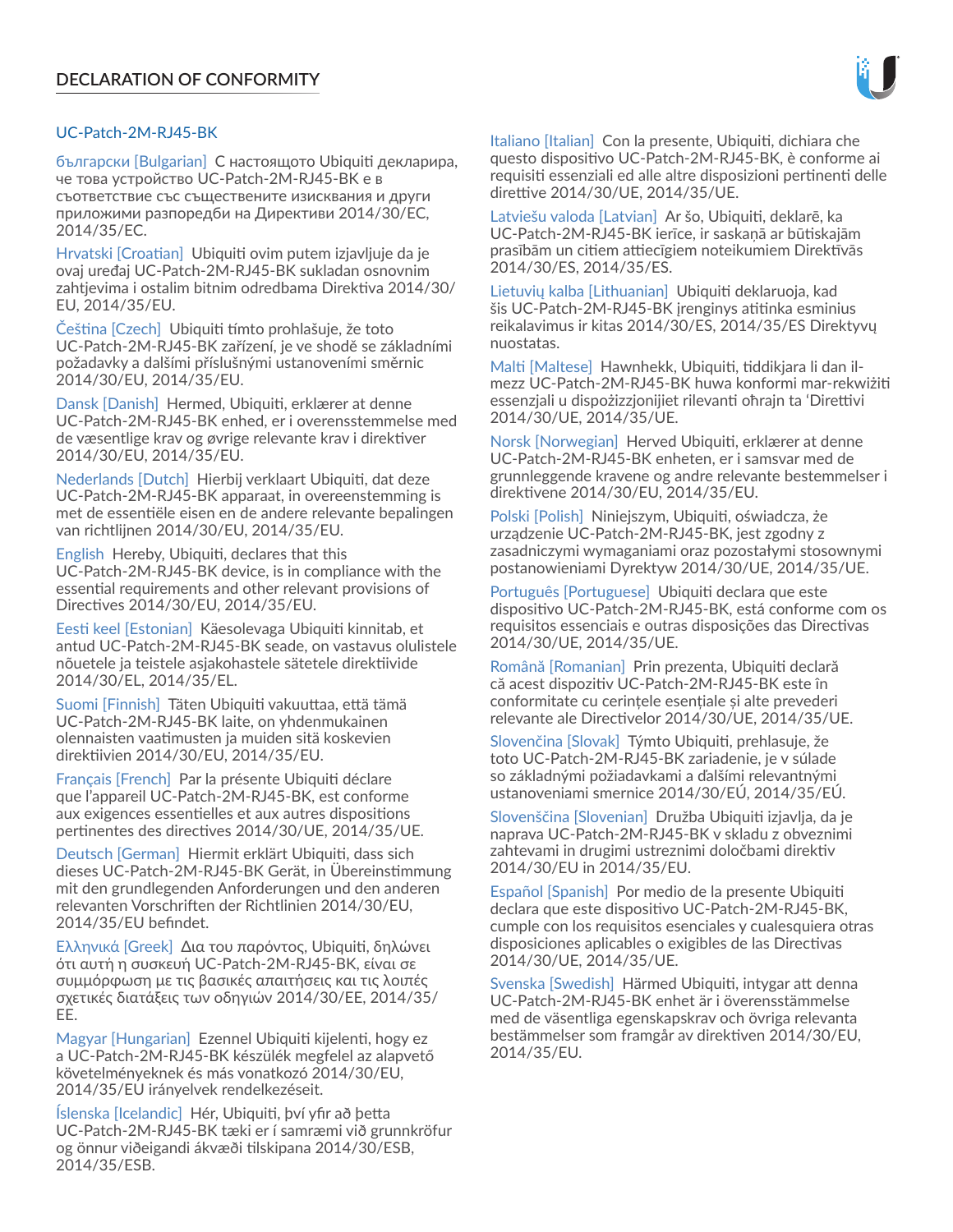# UC-Patch-3M-RJ45-BK

български [Bulgarian] С настоящото Ubiquiti декларира, че това устройство UC-Patch-3M-RJ45-BK е в съответствие със съществените изисквания и други приложими разпоредби на Директиви 2014/30/ЕС, 2014/35/ЕС.

Hrvatski [Croatian] Ubiquiti ovim putem izjavljuje da je ovaj uređaj UC-Patch-3M-RJ45-BK sukladan osnovnim zahtjevima i ostalim bitnim odredbama Direktiva 2014/30/ EU, 2014/35/EU.

Čeština [Czech] Ubiquiti tímto prohlašuje, že toto UC-Patch-3M-RJ45-BK zařízení, je ve shodě se základními požadavky a dalšími příslušnými ustanoveními směrnic 2014/30/EU, 2014/35/EU.

Dansk [Danish] Hermed, Ubiquiti, erklærer at denne UC-Patch-3M-RJ45-BK enhed, er i overensstemmelse med de væsentlige krav og øvrige relevante krav i direktiver 2014/30/EU, 2014/35/EU.

Nederlands [Dutch] Hierbij verklaart Ubiquiti, dat deze UC-Patch-3M-RJ45-BK apparaat, in overeenstemming is met de essentiële eisen en de andere relevante bepalingen van richtlijnen 2014/30/EU, 2014/35/EU.

English Hereby, Ubiquiti, declares that this UC-Patch-3M-RJ45-BK device, is in compliance with the essential requirements and other relevant provisions of Directives 2014/30/EU, 2014/35/EU.

Eesti keel [Estonian] Käesolevaga Ubiquiti kinnitab, et antud UC-Patch-3M-RJ45-BK seade, on vastavus olulistele nõuetele ja teistele asjakohastele sätetele direktiivide 2014/30/EL, 2014/35/EL.

Suomi [Finnish] Täten Ubiquiti vakuuttaa, että tämä UC-Patch-3M-RJ45-BK laite, on yhdenmukainen olennaisten vaatimusten ja muiden sitä koskevien direktiivien 2014/30/EU, 2014/35/EU.

Français [French] Par la présente Ubiquiti déclare que l'appareil UC-Patch-3M-RJ45-BK, est conforme aux exigences essentielles et aux autres dispositions pertinentes des directives 2014/30/UE, 2014/35/UE.

Deutsch [German] Hiermit erklärt Ubiquiti, dass sich dieses UC-Patch-3M-RJ45-BK Gerät, in Übereinstimmung mit den grundlegenden Anforderungen und den anderen relevanten Vorschriften der Richtlinien 2014/30/EU, 2014/35/EU befindet.

Ελληνικά [Greek] Δια του παρόντος, Ubiquiti, δηλώνει ότι αυτή η συσκευή UC-Patch-3M-RJ45-BK, είναι σε συμμόρφωση με τις βασικές απαιτήσεις και τις λοιπές σχετικές διατάξεις των οδηγιών 2014/30/EE, 2014/35/ EE.

Magyar [Hungarian] Ezennel Ubiquiti kijelenti, hogy ez a UC-Patch-3M-RJ45-BK készülék megfelel az alapvető követelményeknek és más vonatkozó 2014/30/EU, 2014/35/EU irányelvek rendelkezéseit.

Íslenska [Icelandic] Hér, Ubiquiti, því yfir að þetta UC-Patch-3M-RJ45-BK tæki er í samræmi við grunnkröfur og önnur viðeigandi ákvæði tilskipana 2014/30/ESB, 2014/35/ESB.

Italiano [Italian] Con la presente, Ubiquiti, dichiara che questo dispositivo UC-Patch-3M-RJ45-BK, è conforme ai requisiti essenziali ed alle altre disposizioni pertinenti delle direttive 2014/30/UE, 2014/35/UE.

Latviešu valoda [Latvian] Ar šo, Ubiquiti, deklarē, ka UC-Patch-3M-RJ45-BK ierīce, ir saskaņā ar būtiskajām prasībām un citiem attiecīgiem noteikumiem Direktīvās 2014/30/ES, 2014/35/ES.

Lietuvių kalba [Lithuanian] Ubiquiti deklaruoja, kad šis UC-Patch-3M-RJ45-BK įrenginys atitinka esminius reikalavimus ir kitas 2014/30/ES, 2014/35/ES Direktyvų nuostatas.

Malti [Maltese] Hawnhekk, Ubiquiti, tiddikjara li dan ilmezz UC-Patch-3M-RJ45-BK huwa konformi mar-rekwiżiti essenzjali u dispożizzjonijiet rilevanti oħrajn ta 'Direttivi 2014/30/UE, 2014/35/UE.

Norsk [Norwegian] Herved Ubiquiti, erklærer at denne UC-Patch-3M-RJ45-BK enheten, er i samsvar med de grunnleggende kravene og andre relevante bestemmelser i direktivene 2014/30/EU, 2014/35/EU.

Polski [Polish] Niniejszym, Ubiquiti, oświadcza, że urządzenie UC-Patch-3M-RJ45-BK, jest zgodny z zasadniczymi wymaganiami oraz pozostałymi stosownymi postanowieniami Dyrektyw 2014/30/UE, 2014/35/UE.

Português [Portuguese] Ubiquiti declara que este dispositivo UC-Patch-3M-RJ45-BK, está conforme com os requisitos essenciais e outras disposições das Directivas 2014/30/UE, 2014/35/UE.

Română [Romanian] Prin prezenta, Ubiquiti declară că acest dispozitiv UC-Patch-3M-RJ45-BK este în conformitate cu cerințele esențiale și alte prevederi relevante ale Directivelor 2014/30/UE, 2014/35/UE.

Slovenčina [Slovak] Týmto Ubiquiti, prehlasuje, že toto UC-Patch-3M-RJ45-BK zariadenie, je v súlade so základnými požiadavkami a ďalšími relevantnými ustanoveniami smernice 2014/30/EÚ, 2014/35/EÚ.

Slovenščina [Slovenian] Družba Ubiquiti izjavlja, da je naprava UC-Patch-3M-RJ45-BK v skladu z obveznimi zahtevami in drugimi ustreznimi določbami direktiv 2014/30/EU in 2014/35/EU.

Español [Spanish] Por medio de la presente Ubiquiti declara que este dispositivo UC-Patch-3M-RJ45-BK, cumple con los requisitos esenciales y cualesquiera otras disposiciones aplicables o exigibles de las Directivas 2014/30/UE, 2014/35/UE.

Svenska [Swedish] Härmed Ubiquiti, intygar att denna UC-Patch-3M-RJ45-BK enhet är i överensstämmelse med de väsentliga egenskapskrav och övriga relevanta bestämmelser som framgår av direktiven 2014/30/EU, 2014/35/EU.

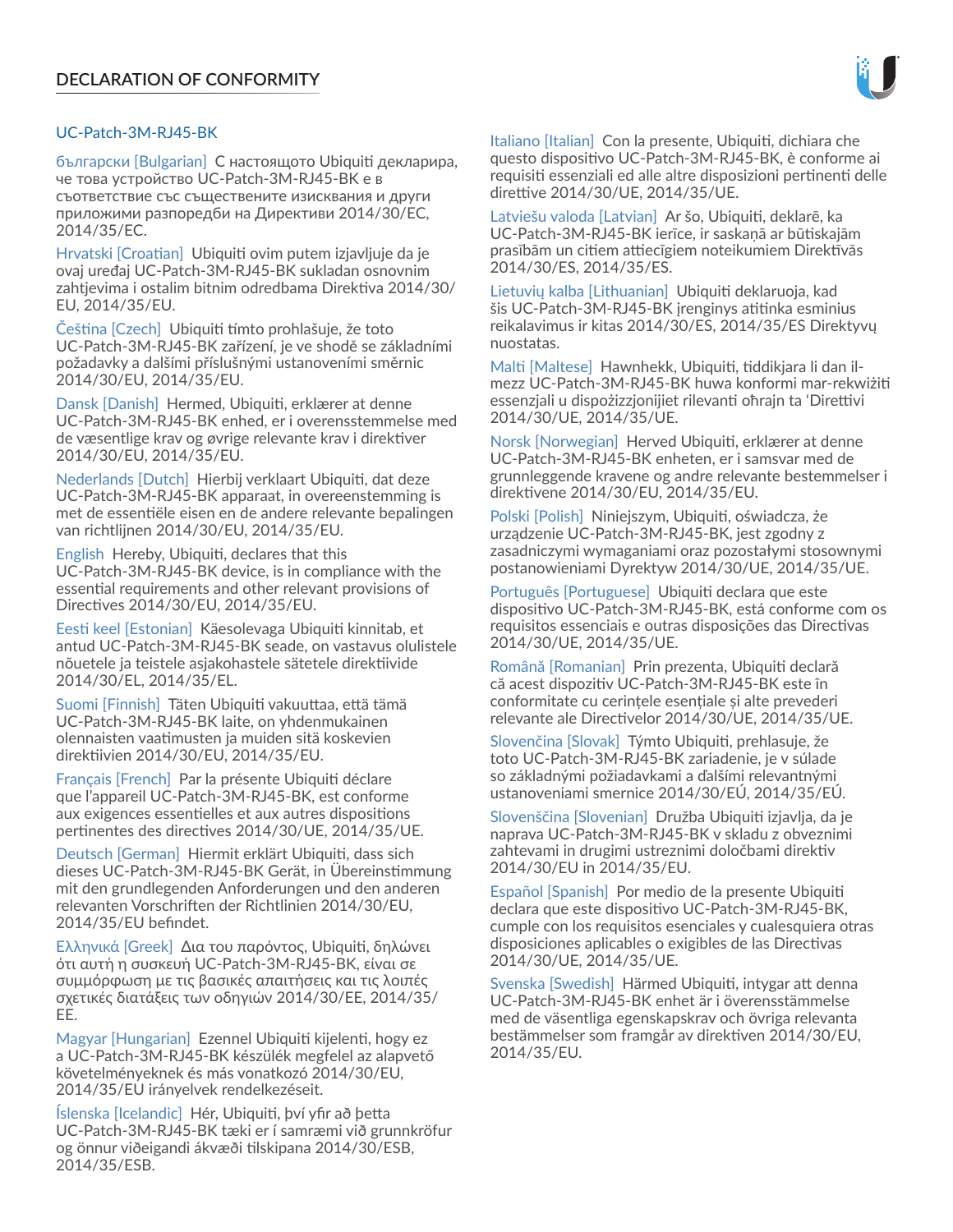# UC-Patch-5M-RJ45-BK

български [Bulgarian] С настоящото Ubiquiti декларира, че това устройство UC-Patch-5M-RJ45-BK е в съответствие със съществените изисквания и други приложими разпоредби на Директиви 2014/30/ЕС, 2014/35/ЕС.

Hrvatski [Croatian] Ubiquiti ovim putem izjavljuje da je ovaj uređaj UC-Patch-5M-RJ45-BK sukladan osnovnim zahtjevima i ostalim bitnim odredbama Direktiva 2014/30/ EU, 2014/35/EU.

Čeština [Czech] Ubiquiti tímto prohlašuje, že toto UC-Patch-5M-RJ45-BK zařízení, je ve shodě se základními požadavky a dalšími příslušnými ustanoveními směrnic 2014/30/EU, 2014/35/EU.

Dansk [Danish] Hermed, Ubiquiti, erklærer at denne UC-Patch-5M-RJ45-BK enhed, er i overensstemmelse med de væsentlige krav og øvrige relevante krav i direktiver 2014/30/EU, 2014/35/EU.

Nederlands [Dutch] Hierbij verklaart Ubiquiti, dat deze UC-Patch-5M-RJ45-BK apparaat, in overeenstemming is met de essentiële eisen en de andere relevante bepalingen van richtlijnen 2014/30/EU, 2014/35/EU.

English Hereby, Ubiquiti, declares that this UC-Patch-5M-RJ45-BK device, is in compliance with the essential requirements and other relevant provisions of Directives 2014/30/EU, 2014/35/EU.

Eesti keel [Estonian] Käesolevaga Ubiquiti kinnitab, et antud UC-Patch-5M-RJ45-BK seade, on vastavus olulistele nõuetele ja teistele asjakohastele sätetele direktiivide 2014/30/EL, 2014/35/EL.

Suomi [Finnish] Täten Ubiquiti vakuuttaa, että tämä UC-Patch-5M-RJ45-BK laite, on yhdenmukainen olennaisten vaatimusten ja muiden sitä koskevien direktiivien 2014/30/EU, 2014/35/EU.

Français [French] Par la présente Ubiquiti déclare que l'appareil UC-Patch-5M-RJ45-BK, est conforme aux exigences essentielles et aux autres dispositions pertinentes des directives 2014/30/UE, 2014/35/UE.

Deutsch [German] Hiermit erklärt Ubiquiti, dass sich dieses UC-Patch-5M-RJ45-BK Gerät, in Übereinstimmung mit den grundlegenden Anforderungen und den anderen relevanten Vorschriften der Richtlinien 2014/30/EU, 2014/35/EU befindet.

Ελληνικά [Greek] Δια του παρόντος, Ubiquiti, δηλώνει ότι αυτή η συσκευή UC-Patch-5M-RJ45-BK, είναι σε συμμόρφωση με τις βασικές απαιτήσεις και τις λοιπές σχετικές διατάξεις των οδηγιών 2014/30/EE, 2014/35/ EE.

Magyar [Hungarian] Ezennel Ubiquiti kijelenti, hogy ez a UC-Patch-5M-RJ45-BK készülék megfelel az alapvető követelményeknek és más vonatkozó 2014/30/EU, 2014/35/EU irányelvek rendelkezéseit.

Íslenska [Icelandic] Hér, Ubiquiti, því yfir að þetta UC-Patch-5M-RJ45-BK tæki er í samræmi við grunnkröfur og önnur viðeigandi ákvæði tilskipana 2014/30/ESB, 2014/35/ESB.

Italiano [Italian] Con la presente, Ubiquiti, dichiara che questo dispositivo UC-Patch-5M-RJ45-BK, è conforme ai requisiti essenziali ed alle altre disposizioni pertinenti delle direttive 2014/30/UE, 2014/35/UE.

Latviešu valoda [Latvian] Ar šo, Ubiquiti, deklarē, ka UC-Patch-5M-RJ45-BK ierīce, ir saskaņā ar būtiskajām prasībām un citiem attiecīgiem noteikumiem Direktīvās 2014/30/ES, 2014/35/ES.

Lietuvių kalba [Lithuanian] Ubiquiti deklaruoja, kad šis UC-Patch-5M-RJ45-BK įrenginys atitinka esminius reikalavimus ir kitas 2014/30/ES, 2014/35/ES Direktyvų nuostatas.

Malti [Maltese] Hawnhekk, Ubiquiti, tiddikjara li dan ilmezz UC-Patch-5M-RJ45-BK huwa konformi mar-rekwiżiti essenzjali u dispożizzjonijiet rilevanti oħrajn ta 'Direttivi 2014/30/UE, 2014/35/UE.

Norsk [Norwegian] Herved Ubiquiti, erklærer at denne UC-Patch-5M-RJ45-BK enheten, er i samsvar med de grunnleggende kravene og andre relevante bestemmelser i direktivene 2014/30/EU, 2014/35/EU.

Polski [Polish] Niniejszym, Ubiquiti, oświadcza, że urządzenie UC-Patch-5M-RJ45-BK, jest zgodny z zasadniczymi wymaganiami oraz pozostałymi stosownymi postanowieniami Dyrektyw 2014/30/UE, 2014/35/UE.

Português [Portuguese] Ubiquiti declara que este dispositivo UC-Patch-5M-RJ45-BK, está conforme com os requisitos essenciais e outras disposições das Directivas 2014/30/UE, 2014/35/UE.

Română [Romanian] Prin prezenta, Ubiquiti declară că acest dispozitiv UC-Patch-5M-RJ45-BK este în conformitate cu cerințele esențiale și alte prevederi relevante ale Directivelor 2014/30/UE, 2014/35/UE.

Slovenčina [Slovak] Týmto Ubiquiti, prehlasuje, že toto UC-Patch-5M-RJ45-BK zariadenie, je v súlade so základnými požiadavkami a ďalšími relevantnými ustanoveniami smernice 2014/30/EÚ, 2014/35/EÚ.

Slovenščina [Slovenian] Družba Ubiquiti izjavlja, da je naprava UC-Patch-5M-RJ45-BK v skladu z obveznimi zahtevami in drugimi ustreznimi določbami direktiv 2014/30/EU in 2014/35/EU.

Español [Spanish] Por medio de la presente Ubiquiti declara que este dispositivo UC-Patch-5M-RJ45-BK, cumple con los requisitos esenciales y cualesquiera otras disposiciones aplicables o exigibles de las Directivas 2014/30/UE, 2014/35/UE.

Svenska [Swedish] Härmed Ubiquiti, intygar att denna UC-Patch-5M-RJ45-BK enhet är i överensstämmelse med de väsentliga egenskapskrav och övriga relevanta bestämmelser som framgår av direktiven 2014/30/EU, 2014/35/EU.

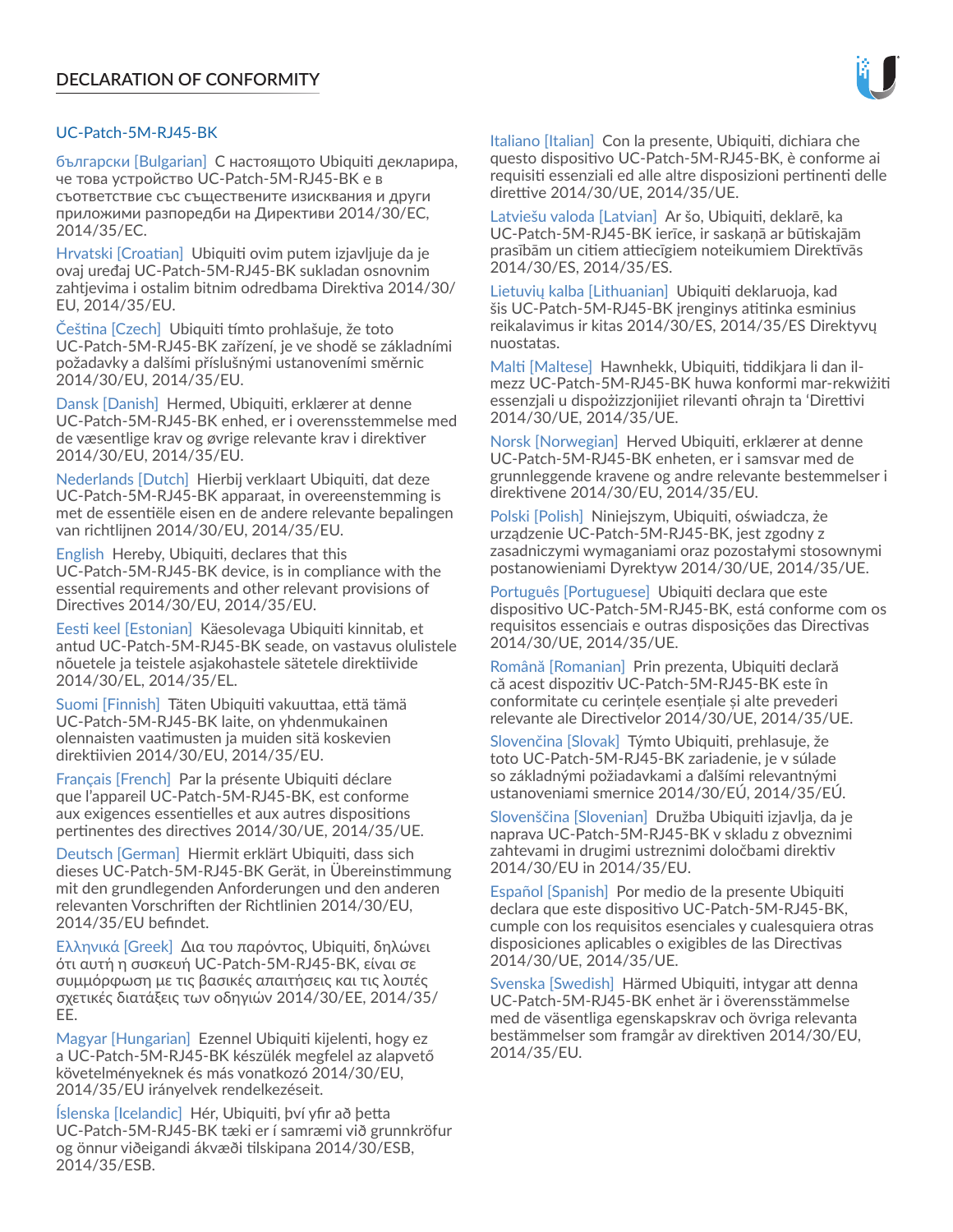# UC-Patch-8M-RJ45-BK

български [Bulgarian] С настоящото Ubiquiti декларира, че това устройство UC-Patch-8M-RJ45-BK е в съответствие със съществените изисквания и други приложими разпоредби на Директиви 2014/30/ЕС, 2014/35/ЕС.

Hrvatski [Croatian] Ubiquiti ovim putem izjavljuje da je ovaj uređaj UC-Patch-8M-RJ45-BK sukladan osnovnim zahtjevima i ostalim bitnim odredbama Direktiva 2014/30/ EU, 2014/35/EU.

Čeština [Czech] Ubiquiti tímto prohlašuje, že toto UC-Patch-8M-RJ45-BK zařízení, je ve shodě se základními požadavky a dalšími příslušnými ustanoveními směrnic 2014/30/EU, 2014/35/EU.

Dansk [Danish] Hermed, Ubiquiti, erklærer at denne UC-Patch-8M-RJ45-BK enhed, er i overensstemmelse med de væsentlige krav og øvrige relevante krav i direktiver 2014/30/EU, 2014/35/EU.

Nederlands [Dutch] Hierbij verklaart Ubiquiti, dat deze UC-Patch-8M-RJ45-BK apparaat, in overeenstemming is met de essentiële eisen en de andere relevante bepalingen van richtlijnen 2014/30/EU, 2014/35/EU.

English Hereby, Ubiquiti, declares that this UC-Patch-8M-RJ45-BK device, is in compliance with the essential requirements and other relevant provisions of Directives 2014/30/EU, 2014/35/EU.

Eesti keel [Estonian] Käesolevaga Ubiquiti kinnitab, et antud UC-Patch-8M-RJ45-BK seade, on vastavus olulistele nõuetele ja teistele asjakohastele sätetele direktiivide 2014/30/EL, 2014/35/EL.

Suomi [Finnish] Täten Ubiquiti vakuuttaa, että tämä UC-Patch-8M-RJ45-BK laite, on yhdenmukainen olennaisten vaatimusten ja muiden sitä koskevien direktiivien 2014/30/EU, 2014/35/EU.

Français [French] Par la présente Ubiquiti déclare que l'appareil UC-Patch-8M-RJ45-BK, est conforme aux exigences essentielles et aux autres dispositions pertinentes des directives 2014/30/UE, 2014/35/UE.

Deutsch [German] Hiermit erklärt Ubiquiti, dass sich dieses UC-Patch-8M-RJ45-BK Gerät, in Übereinstimmung mit den grundlegenden Anforderungen und den anderen relevanten Vorschriften der Richtlinien 2014/30/EU, 2014/35/EU befindet.

Ελληνικά [Greek] Δια του παρόντος, Ubiquiti, δηλώνει ότι αυτή η συσκευή UC-Patch-8M-RJ45-BK, είναι σε συμμόρφωση με τις βασικές απαιτήσεις και τις λοιπές σχετικές διατάξεις των οδηγιών 2014/30/EE, 2014/35/ EE.

Magyar [Hungarian] Ezennel Ubiquiti kijelenti, hogy ez a UC-Patch-8M-RJ45-BK készülék megfelel az alapvető követelményeknek és más vonatkozó 2014/30/EU, 2014/35/EU irányelvek rendelkezéseit.

Íslenska [Icelandic] Hér, Ubiquiti, því yfir að þetta UC-Patch-8M-RJ45-BK tæki er í samræmi við grunnkröfur og önnur viðeigandi ákvæði tilskipana 2014/30/ESB, 2014/35/ESB.

Italiano [Italian] Con la presente, Ubiquiti, dichiara che questo dispositivo UC-Patch-8M-RJ45-BK, è conforme ai requisiti essenziali ed alle altre disposizioni pertinenti delle direttive 2014/30/UE, 2014/35/UE.

Latviešu valoda [Latvian] Ar šo, Ubiquiti, deklarē, ka UC-Patch-8M-RJ45-BK ierīce, ir saskaņā ar būtiskajām prasībām un citiem attiecīgiem noteikumiem Direktīvās 2014/30/ES, 2014/35/ES.

Lietuvių kalba [Lithuanian] Ubiquiti deklaruoja, kad šis UC-Patch-8M-RJ45-BK įrenginys atitinka esminius reikalavimus ir kitas 2014/30/ES, 2014/35/ES Direktyvų nuostatas.

Malti [Maltese] Hawnhekk, Ubiquiti, tiddikjara li dan ilmezz UC-Patch-8M-RJ45-BK huwa konformi mar-rekwiżiti essenzjali u dispożizzjonijiet rilevanti oħrajn ta 'Direttivi 2014/30/UE, 2014/35/UE.

Norsk [Norwegian] Herved Ubiquiti, erklærer at denne UC-Patch-8M-RJ45-BK enheten, er i samsvar med de grunnleggende kravene og andre relevante bestemmelser i direktivene 2014/30/EU, 2014/35/EU.

Polski [Polish] Niniejszym, Ubiquiti, oświadcza, że urządzenie UC-Patch-8M-RJ45-BK, jest zgodny z zasadniczymi wymaganiami oraz pozostałymi stosownymi postanowieniami Dyrektyw 2014/30/UE, 2014/35/UE.

Português [Portuguese] Ubiquiti declara que este dispositivo UC-Patch-8M-RJ45-BK, está conforme com os requisitos essenciais e outras disposições das Directivas 2014/30/UE, 2014/35/UE.

Română [Romanian] Prin prezenta, Ubiquiti declară că acest dispozitiv UC-Patch-8M-RJ45-BK este în conformitate cu cerințele esențiale și alte prevederi relevante ale Directivelor 2014/30/UE, 2014/35/UE.

Slovenčina [Slovak] Týmto Ubiquiti, prehlasuje, že toto UC-Patch-8M-RJ45-BK zariadenie, je v súlade so základnými požiadavkami a ďalšími relevantnými ustanoveniami smernice 2014/30/EÚ, 2014/35/EÚ.

Slovenščina [Slovenian] Družba Ubiquiti izjavlja, da je naprava UC-Patch-8M-RJ45-BK v skladu z obveznimi zahtevami in drugimi ustreznimi določbami direktiv 2014/30/EU in 2014/35/EU.

Español [Spanish] Por medio de la presente Ubiquiti declara que este dispositivo UC-Patch-8M-RJ45-BK, cumple con los requisitos esenciales y cualesquiera otras disposiciones aplicables o exigibles de las Directivas 2014/30/UE, 2014/35/UE.

Svenska [Swedish] Härmed Ubiquiti, intygar att denna UC-Patch-8M-RJ45-BK enhet är i överensstämmelse med de väsentliga egenskapskrav och övriga relevanta bestämmelser som framgår av direktiven 2014/30/EU, 2014/35/EU.

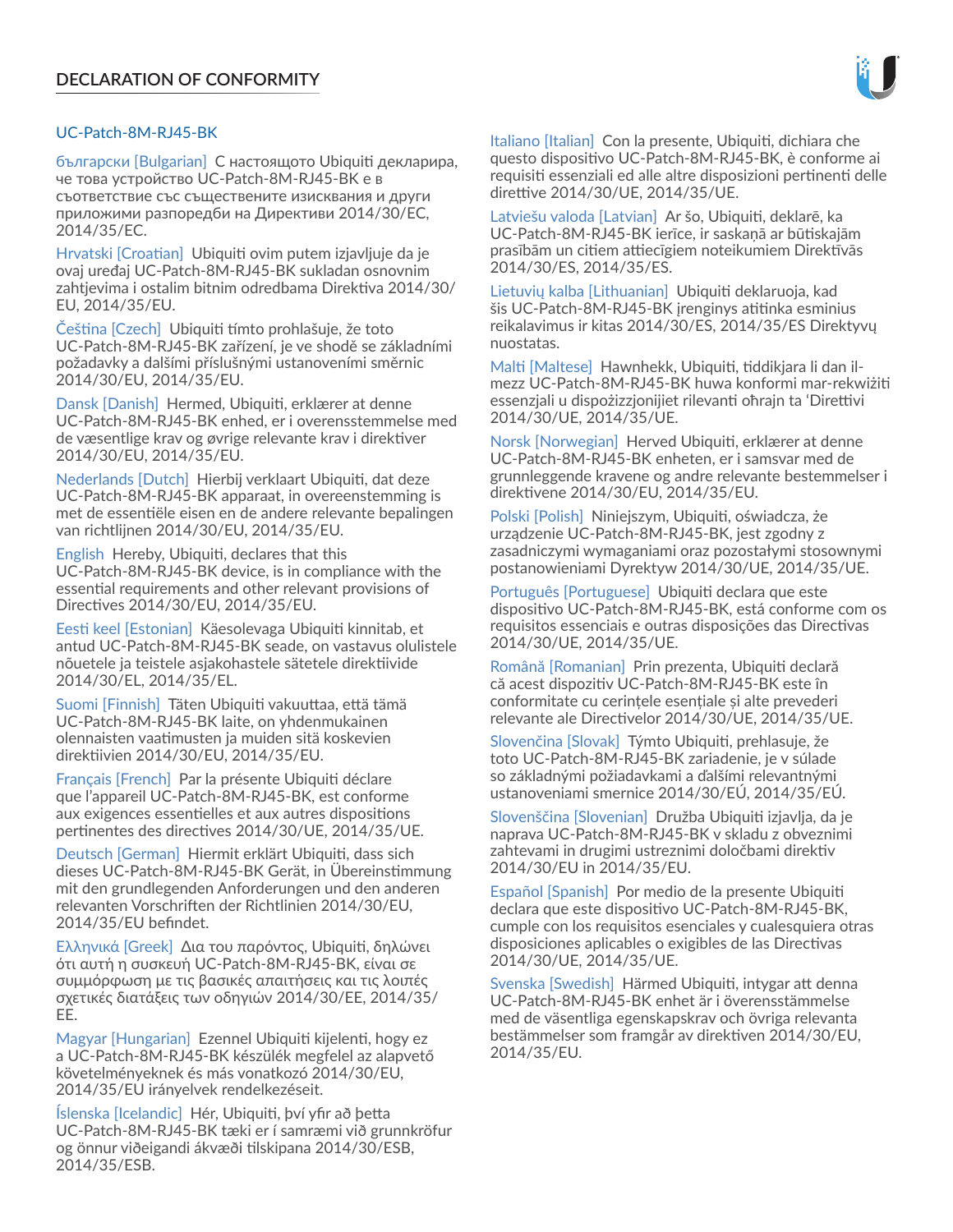#### UC‑Patch-RJ45‑BL

български [Bulgarian] С настоящото Ubiquiti декларира, че това устройство UC‑Patch-RJ45‑BL е в съответствие със съществените изисквания и други приложими разпоредби на Директиви 2014/30/ЕС, 2014/35/ЕС.

Hrvatski [Croatian] Ubiquiti ovim putem izjavljuje da je ovaj uređaj UC‑Patch-RJ45‑BL sukladan osnovnim zahtjevima i ostalim bitnim odredbama Direktiva 2014/30/ EU, 2014/35/EU.

Čeština [Czech] Ubiquiti tímto prohlašuje, že toto UC‑Patch-RJ45‑BL zařízení, je ve shodě se základními požadavky a dalšími příslušnými ustanoveními směrnic 2014/30/EU, 2014/35/EU.

Dansk [Danish] Hermed, Ubiquiti, erklærer at denne UC‑Patch-RJ45‑BL enhed, er i overensstemmelse med de væsentlige krav og øvrige relevante krav i direktiver 2014/30/EU, 2014/35/EU.

Nederlands [Dutch] Hierbij verklaart Ubiquiti, dat deze UC‑Patch-RJ45‑BL apparaat, in overeenstemming is met de essentiële eisen en de andere relevante bepalingen van richtlijnen 2014/30/EU, 2014/35/EU.

English Hereby, Ubiquiti, declares that this UC-Patch-RJ45-BL device, is in compliance with the essential requirements and other relevant provisions of Directives 2014/30/EU, 2014/35/EU.

Eesti keel [Estonian] Käesolevaga Ubiquiti kinnitab, et antud UC‑Patch-RJ45‑BL seade, on vastavus olulistele nõuetele ja teistele asjakohastele sätetele direktiivide 2014/30/EL, 2014/35/EL.

Suomi [Finnish] Täten Ubiquiti vakuuttaa, että tämä UC‑Patch-RJ45‑BL laite, on yhdenmukainen olennaisten vaatimusten ja muiden sitä koskevien direktiivien 2014/30/EU, 2014/35/EU.

Français [French] Par la présente Ubiquiti déclare que l'appareil UC‑Patch-RJ45‑BL, est conforme aux exigences essentielles et aux autres dispositions pertinentes des directives 2014/30/UE, 2014/35/UE.

Deutsch [German] Hiermit erklärt Ubiquiti, dass sich dieses UC‑Patch-RJ45‑BL Gerät, in Übereinstimmung mit den grundlegenden Anforderungen und den anderen relevanten Vorschriften der Richtlinien 2014/30/EU, 2014/35/EU befindet.

Ελληνικά [Greek] Δια του παρόντος, Ubiquiti, δηλώνει ότι αυτή η συσκευή UC‑Patch-RJ45‑BL, είναι σε συμμόρφωση με τις βασικές απαιτήσεις και τις λοιπές σχετικές διατάξεις των οδηγιών 2014/30/EE, 2014/35/ EE.

Magyar [Hungarian] Ezennel Ubiquiti kijelenti, hogy ez a UC‑Patch-RJ45‑BL készülék megfelel az alapvető követelményeknek és más vonatkozó 2014/30/EU, 2014/35/EU irányelvek rendelkezéseit.

Íslenska [Icelandic] Hér, Ubiquiti, því yfir að þetta UC‑Patch-RJ45‑BL tæki er í samræmi við grunnkröfur og önnur viðeigandi ákvæði tilskipana 2014/30/ESB, 2014/35/ESB.

Italiano [Italian] Con la presente, Ubiquiti, dichiara che questo dispositivo UC‑Patch-RJ45‑BL, è conforme ai requisiti essenziali ed alle altre disposizioni pertinenti delle direttive 2014/30/UE, 2014/35/UE.

Latviešu valoda [Latvian] Ar šo, Ubiquiti, deklarē, ka UC‑Patch-RJ45‑BL ierīce, ir saskaņā ar būtiskajām prasībām un citiem attiecīgiem noteikumiem Direktīvās 2014/30/ES, 2014/35/ES.

Lietuvių kalba [Lithuanian] Ubiquiti deklaruoja, kad šis UC‑Patch-RJ45‑BL įrenginys atitinka esminius reikalavimus ir kitas 2014/30/ES, 2014/35/ES Direktyvų nuostatas.

Malti [Maltese] Hawnhekk, Ubiquiti, tiddikjara li dan il-mezz UC‑Patch-RJ45‑BL huwa konformi mar-rekwiżiti essenzjali u dispożizzjonijiet rilevanti oħrajn ta 'Direttivi 2014/30/UE, 2014/35/UE.

Norsk [Norwegian] Herved Ubiquiti, erklærer at denne UC‑Patch-RJ45‑BL enheten, er i samsvar med de grunnleggende kravene og andre relevante bestemmelser i direktivene 2014/30/EU, 2014/35/EU.

Polski [Polish] Niniejszym, Ubiquiti, oświadcza, że urządzenie UC‑Patch-RJ45‑BL, jest zgodny z zasadniczymi wymaganiami oraz pozostałymi stosownymi postanowieniami Dyrektyw 2014/30/UE, 2014/35/UE.

Português [Portuguese] Ubiquiti declara que este dispositivo UC‑Patch-RJ45‑BL, está conforme com os requisitos essenciais e outras disposições das Directivas 2014/30/UE, 2014/35/UE.

Română [Romanian] Prin prezenta, Ubiquiti declară că acest dispozitiv UC‑Patch-RJ45‑BL este în conformitate cu cerințele esențiale și alte prevederi relevante ale Directivelor 2014/30/UE, 2014/35/UE.

Slovenčina [Slovak] Týmto Ubiquiti, prehlasuje, že toto UC‑Patch-RJ45‑BL zariadenie, je v súlade so základnými požiadavkami a ďalšími relevantnými ustanoveniami smernice 2014/30/EÚ, 2014/35/EÚ.

Slovenščina [Slovenian] Družba Ubiquiti izjavlja, da je naprava UC‑Patch-RJ45‑BL v skladu z obveznimi zahtevami in drugimi ustreznimi določbami direktiv 2014/30/EU in 2014/35/EU.

Español [Spanish] Por medio de la presente Ubiquiti declara que este dispositivo UC‑Patch-RJ45‑BL, cumple con los requisitos esenciales y cualesquiera otras disposiciones aplicables o exigibles de las Directivas 2014/30/UE, 2014/35/UE.

Svenska [Swedish] Härmed Ubiquiti, intygar att denna UC‑Patch-RJ45‑BL enhet är i överensstämmelse med de väsentliga egenskapskrav och övriga relevanta bestämmelser som framgår av direktiven 2014/30/EU, 2014/35/EU.

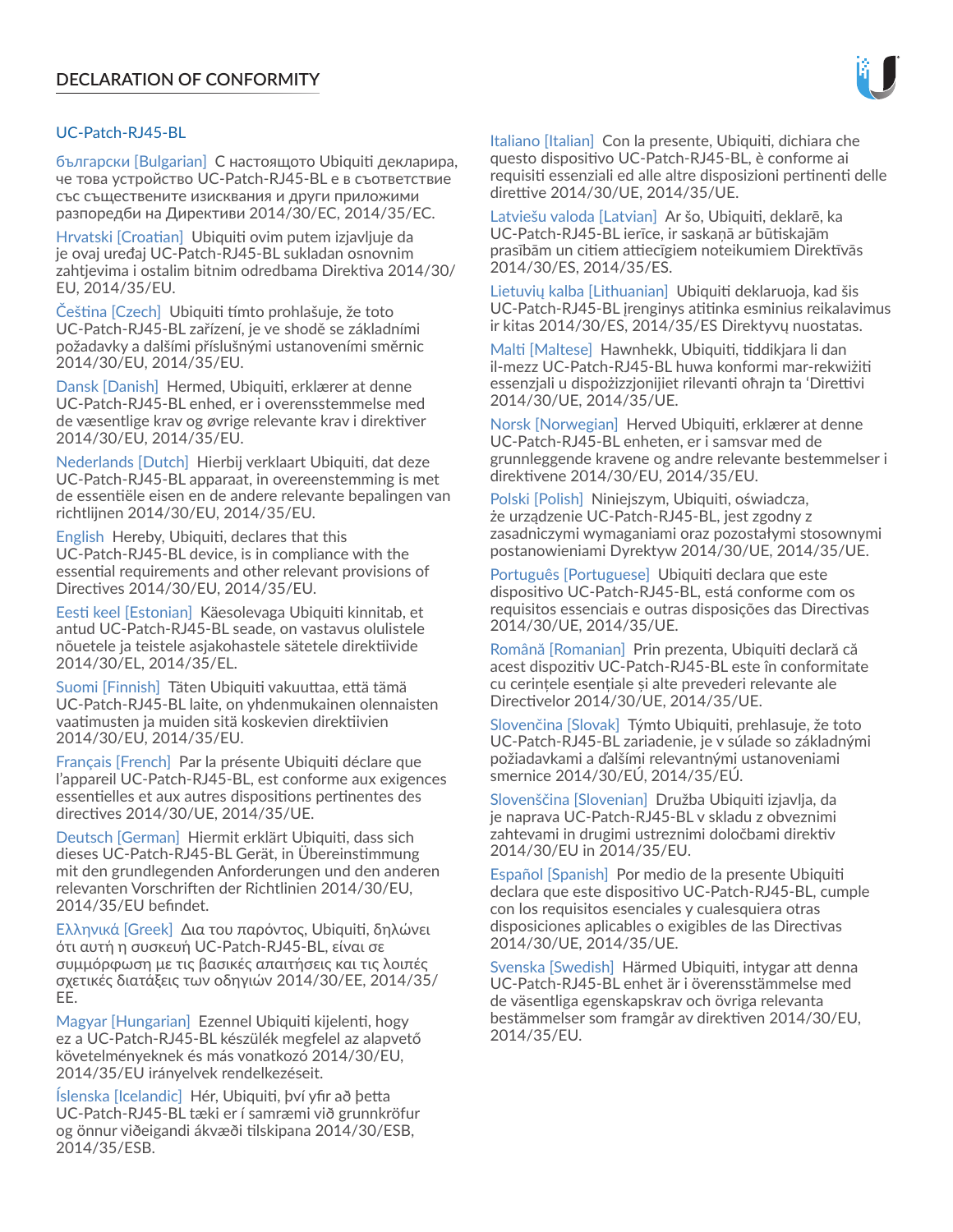

# UC-Patch-0.3M-RJ45-BL

български [Bulgarian] С настоящото Ubiquiti декларира, че това устройство UC-Patch-0.3M-RJ45-BL е в съответствие със съществените изисквания и други приложими разпоредби на Директиви 2014/30/ЕС, 2014/35/ЕС.

Hrvatski [Croatian] Ubiquiti ovim putem izjavljuje da je ovaj uređaj UC-Patch-0.3M-RJ45-BL sukladan osnovnim zahtjevima i ostalim bitnim odredbama Direktiva 2014/30/ EU, 2014/35/EU.

Čeština [Czech] Ubiquiti tímto prohlašuje, že toto UC-Patch-0.3M-RJ45-BL zařízení, je ve shodě se základními požadavky a dalšími příslušnými ustanoveními směrnic 2014/30/EU, 2014/35/EU.

Dansk [Danish] Hermed, Ubiquiti, erklærer at denne UC-Patch-0.3M-RJ45-BL enhed, er i overensstemmelse med de væsentlige krav og øvrige relevante krav i direktiver 2014/30/EU, 2014/35/EU.

Nederlands [Dutch] Hierbij verklaart Ubiquiti, dat deze UC-Patch-0.3M-RJ45-BL apparaat, in overeenstemming is met de essentiële eisen en de andere relevante bepalingen van richtlijnen 2014/30/EU, 2014/35/EU.

English Hereby, Ubiquiti, declares that this UC-Patch-0.3M-RJ45-BL device, is in compliance with the essential requirements and other relevant provisions of Directives 2014/30/EU, 2014/35/EU.

Eesti keel [Estonian] Käesolevaga Ubiquiti kinnitab, et antud UC-Patch-0.3M-RJ45-BL seade, on vastavus olulistele nõuetele ja teistele asjakohastele sätetele direktiivide 2014/30/EL, 2014/35/EL.

Suomi [Finnish] Täten Ubiquiti vakuuttaa, että tämä UC-Patch-0.3M-RJ45-BL laite, on yhdenmukainen olennaisten vaatimusten ja muiden sitä koskevien direktiivien 2014/30/EU, 2014/35/EU.

Français [French] Par la présente Ubiquiti déclare que l'appareil UC-Patch-0.3M-RJ45-BL, est conforme aux exigences essentielles et aux autres dispositions pertinentes des directives 2014/30/UE, 2014/35/UE.

Deutsch [German] Hiermit erklärt Ubiquiti, dass sich dieses UC-Patch-0.3M-RJ45-BL Gerät, in Übereinstimmung mit den grundlegenden Anforderungen und den anderen relevanten Vorschriften der Richtlinien 2014/30/EU, 2014/35/EU befindet.

Ελληνικά [Greek] Δια του παρόντος, Ubiquiti, δηλώνει ότι αυτή η συσκευή UC-Patch-0.3M-RJ45-BL, είναι σε συμμόρφωση με τις βασικές απαιτήσεις και τις λοιπές σχετικές διατάξεις των οδηγιών 2014/30/EE, 2014/35/ EE.

Magyar [Hungarian] Ezennel Ubiquiti kijelenti, hogy ez a UC-Patch-0.3M-RJ45-BL készülék megfelel az alapvető követelményeknek és más vonatkozó 2014/30/EU, 2014/35/EU irányelvek rendelkezéseit.

Íslenska [Icelandic] Hér, Ubiquiti, því yfir að þetta UC-Patch-0.3M-RJ45-BL tæki er í samræmi við grunnkröfur og önnur viðeigandi ákvæði tilskipana 2014/30/ESB, 2014/35/ESB.

Italiano [Italian] Con la presente, Ubiquiti, dichiara che questo dispositivo UC-Patch-0.3M-RJ45-BL, è conforme ai requisiti essenziali ed alle altre disposizioni pertinenti delle direttive 2014/30/UE, 2014/35/UE.

Latviešu valoda [Latvian] Ar šo, Ubiquiti, deklarē, ka UC-Patch-0.3M-RJ45-BL ierīce, ir saskaņā ar būtiskajām prasībām un citiem attiecīgiem noteikumiem Direktīvās 2014/30/ES, 2014/35/ES.

Lietuvių kalba [Lithuanian] Ubiquiti deklaruoja, kad šis UC-Patch-0.3M-RJ45-BL įrenginys atitinka esminius reikalavimus ir kitas 2014/30/ES, 2014/35/ES Direktyvų nuostatas.

Malti [Maltese] Hawnhekk, Ubiquiti, tiddikjara li dan il-mezz UC-Patch-0.3M-RJ45-BL huwa konformi marrekwiżiti essenzjali u dispożizzjonijiet rilevanti oħrajn ta 'Direttivi 2014/30/UE, 2014/35/UE.

Norsk [Norwegian] Herved Ubiquiti, erklærer at denne UC-Patch-0.3M-RJ45-BL enheten, er i samsvar med de grunnleggende kravene og andre relevante bestemmelser i direktivene 2014/30/EU, 2014/35/EU.

Polski [Polish] Niniejszym, Ubiquiti, oświadcza, że urządzenie UC-Patch-0.3M-RJ45-BL, jest zgodny z zasadniczymi wymaganiami oraz pozostałymi stosownymi postanowieniami Dyrektyw 2014/30/UE, 2014/35/UE.

Português [Portuguese] Ubiquiti declara que este dispositivo UC-Patch-0.3M-RJ45-BL, está conforme com os requisitos essenciais e outras disposições das Directivas 2014/30/UE, 2014/35/UE.

Română [Romanian] Prin prezenta, Ubiquiti declară că acest dispozitiv UC-Patch-0.3M-RJ45-BL este în conformitate cu cerințele esențiale și alte prevederi relevante ale Directivelor 2014/30/UE, 2014/35/UE.

Slovenčina [Slovak] Týmto Ubiquiti, prehlasuje, že toto UC-Patch-0.3M-RJ45-BL zariadenie, je v súlade so základnými požiadavkami a ďalšími relevantnými ustanoveniami smernice 2014/30/EÚ, 2014/35/EÚ.

Slovenščina [Slovenian] Družba Ubiquiti izjavlja, da je naprava UC-Patch-0.3M-RJ45-BL v skladu z obveznimi zahtevami in drugimi ustreznimi določbami direktiv 2014/30/EU in 2014/35/EU.

Español [Spanish] Por medio de la presente Ubiquiti declara que este dispositivo UC-Patch-0.3M-RJ45-BL, cumple con los requisitos esenciales y cualesquiera otras disposiciones aplicables o exigibles de las Directivas 2014/30/UE, 2014/35/UE.

Svenska [Swedish] Härmed Ubiquiti, intygar att denna UC-Patch-0.3M-RJ45-BL enhet är i överensstämmelse med de väsentliga egenskapskrav och övriga relevanta bestämmelser som framgår av direktiven 2014/30/EU, 2014/35/EU.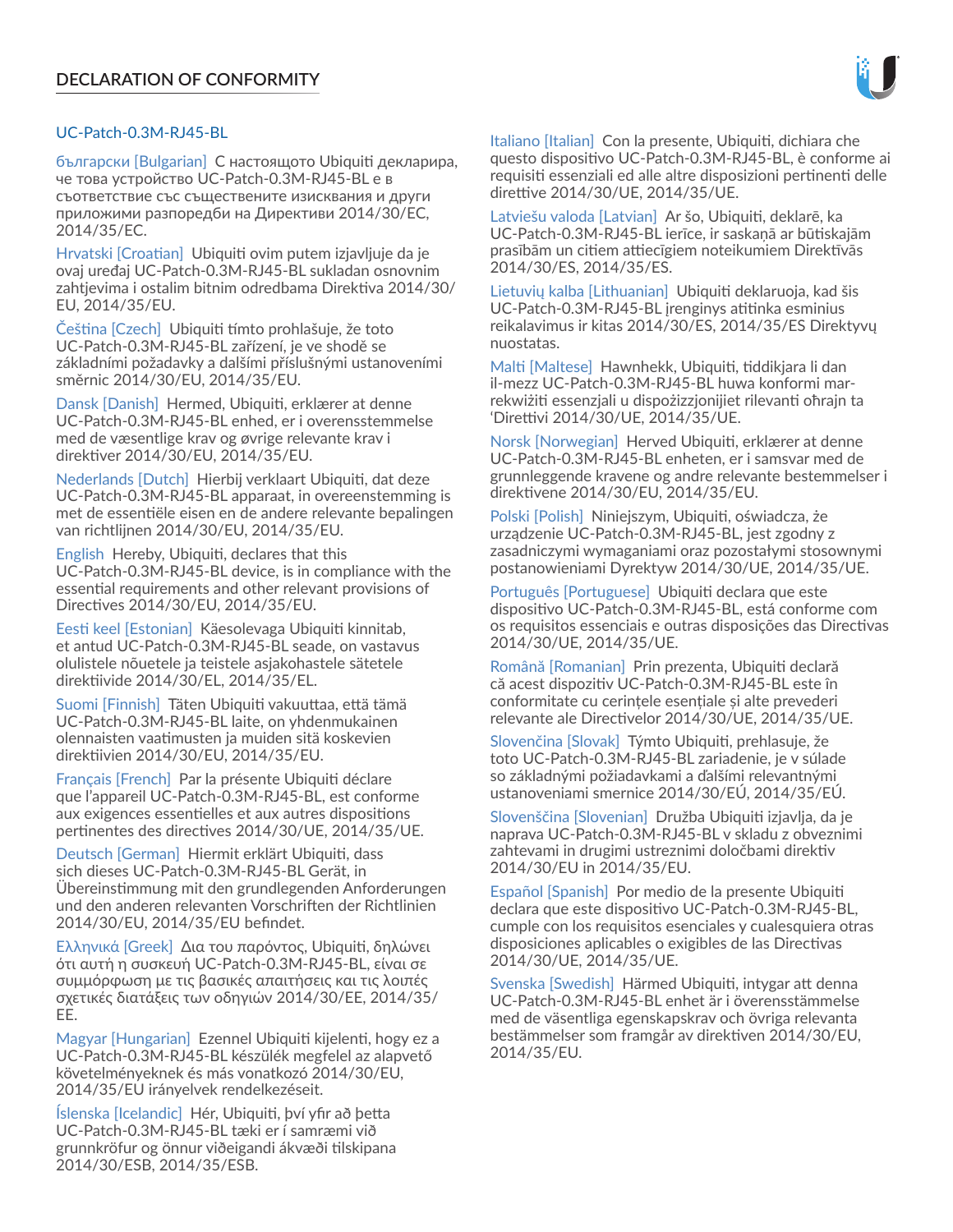# UC-Patch-1M-RJ45-BL

български [Bulgarian] С настоящото Ubiquiti декларира, че това устройство UC-Patch-1M-RJ45-BL е в съответствие със съществените изисквания и други приложими разпоредби на Директиви 2014/30/ЕС, 2014/35/ЕС.

Hrvatski [Croatian] Ubiquiti ovim putem izjavljuje da je ovaj uređaj UC-Patch-1M-RJ45-BL sukladan osnovnim zahtjevima i ostalim bitnim odredbama Direktiva 2014/30/ EU, 2014/35/EU.

Čeština [Czech] Ubiquiti tímto prohlašuje, že toto UC-Patch-1M-RJ45-BL zařízení, je ve shodě se základními požadavky a dalšími příslušnými ustanoveními směrnic 2014/30/EU, 2014/35/EU.

Dansk [Danish] Hermed, Ubiquiti, erklærer at denne UC-Patch-1M-RJ45-BL enhed, er i overensstemmelse med de væsentlige krav og øvrige relevante krav i direktiver 2014/30/EU, 2014/35/EU.

Nederlands [Dutch] Hierbij verklaart Ubiquiti, dat deze UC-Patch-1M-RJ45-BL apparaat, in overeenstemming is met de essentiële eisen en de andere relevante bepalingen van richtlijnen 2014/30/EU, 2014/35/EU.

English Hereby, Ubiquiti, declares that this UC-Patch-1M-RJ45-BL device, is in compliance with the essential requirements and other relevant provisions of Directives 2014/30/EU, 2014/35/EU.

Eesti keel [Estonian] Käesolevaga Ubiquiti kinnitab, et antud UC-Patch-1M-RJ45-BL seade, on vastavus olulistele nõuetele ja teistele asjakohastele sätetele direktiivide 2014/30/EL, 2014/35/EL.

Suomi [Finnish] Täten Ubiquiti vakuuttaa, että tämä UC-Patch-1M-RJ45-BL laite, on yhdenmukainen olennaisten vaatimusten ja muiden sitä koskevien direktiivien 2014/30/EU, 2014/35/EU.

Français [French] Par la présente Ubiquiti déclare que l'appareil UC-Patch-1M-RJ45-BL, est conforme aux exigences essentielles et aux autres dispositions pertinentes des directives 2014/30/UE, 2014/35/UE.

Deutsch [German] Hiermit erklärt Ubiquiti, dass sich dieses UC-Patch-1M-RJ45-BL Gerät, in Übereinstimmung mit den grundlegenden Anforderungen und den anderen relevanten Vorschriften der Richtlinien 2014/30/EU, 2014/35/EU befindet.

Ελληνικά [Greek] Δια του παρόντος, Ubiquiti, δηλώνει ότι αυτή η συσκευή UC-Patch-1M-RJ45-BL, είναι σε συμμόρφωση με τις βασικές απαιτήσεις και τις λοιπές σχετικές διατάξεις των οδηγιών 2014/30/EE, 2014/35/ EE.

Magyar [Hungarian] Ezennel Ubiquiti kijelenti, hogy ez a UC-Patch-1M-RJ45-BL készülék megfelel az alapvető követelményeknek és más vonatkozó 2014/30/EU, 2014/35/EU irányelvek rendelkezéseit.

Íslenska [Icelandic] Hér, Ubiquiti, því yfir að þetta UC-Patch-1M-RJ45-BL tæki er í samræmi við grunnkröfur og önnur viðeigandi ákvæði tilskipana 2014/30/ESB, 2014/35/ESB.

Italiano [Italian] Con la presente, Ubiquiti, dichiara che questo dispositivo UC-Patch-1M-RJ45-BL, è conforme ai requisiti essenziali ed alle altre disposizioni pertinenti delle direttive 2014/30/UE, 2014/35/UE.

Latviešu valoda [Latvian] Ar šo, Ubiquiti, deklarē, ka UC-Patch-1M-RJ45-BL ierīce, ir saskaņā ar būtiskajām prasībām un citiem attiecīgiem noteikumiem Direktīvās 2014/30/ES, 2014/35/ES.

Lietuvių kalba [Lithuanian] Ubiquiti deklaruoja, kad šis UC-Patch-1M-RJ45-BL įrenginys atitinka esminius reikalavimus ir kitas 2014/30/ES, 2014/35/ES Direktyvų nuostatas.

Malti [Maltese] Hawnhekk, Ubiquiti, tiddikjara li dan ilmezz UC-Patch-1M-RJ45-BL huwa konformi mar-rekwiżiti essenzjali u dispożizzjonijiet rilevanti oħrajn ta 'Direttivi 2014/30/UE, 2014/35/UE.

Norsk [Norwegian] Herved Ubiquiti, erklærer at denne UC-Patch-1M-RJ45-BL enheten, er i samsvar med de grunnleggende kravene og andre relevante bestemmelser i direktivene 2014/30/EU, 2014/35/EU.

Polski [Polish] Niniejszym, Ubiquiti, oświadcza, że urządzenie UC-Patch-1M-RJ45-BL, jest zgodny z zasadniczymi wymaganiami oraz pozostałymi stosownymi postanowieniami Dyrektyw 2014/30/UE, 2014/35/UE.

Português [Portuguese] Ubiquiti declara que este dispositivo UC-Patch-1M-RJ45-BL, está conforme com os requisitos essenciais e outras disposições das Directivas 2014/30/UE, 2014/35/UE.

Română [Romanian] Prin prezenta, Ubiquiti declară că acest dispozitiv UC-Patch-1M-RJ45-BL este în conformitate cu cerințele esențiale și alte prevederi relevante ale Directivelor 2014/30/UE, 2014/35/UE.

Slovenčina [Slovak] Týmto Ubiquiti, prehlasuje, že toto UC-Patch-1M-RJ45-BL zariadenie, je v súlade so základnými požiadavkami a ďalšími relevantnými ustanoveniami smernice 2014/30/EÚ, 2014/35/EÚ.

Slovenščina [Slovenian] Družba Ubiquiti izjavlja, da je naprava UC-Patch-1M-RJ45-BL v skladu z obveznimi zahtevami in drugimi ustreznimi določbami direktiv 2014/30/EU in 2014/35/EU.

Español [Spanish] Por medio de la presente Ubiquiti declara que este dispositivo UC-Patch-1M-RJ45-BL, cumple con los requisitos esenciales y cualesquiera otras disposiciones aplicables o exigibles de las Directivas 2014/30/UE, 2014/35/UE.

Svenska [Swedish] Härmed Ubiquiti, intygar att denna UC-Patch-1M-RJ45-BL enhet är i överensstämmelse med de väsentliga egenskapskrav och övriga relevanta bestämmelser som framgår av direktiven 2014/30/EU, 2014/35/EU.

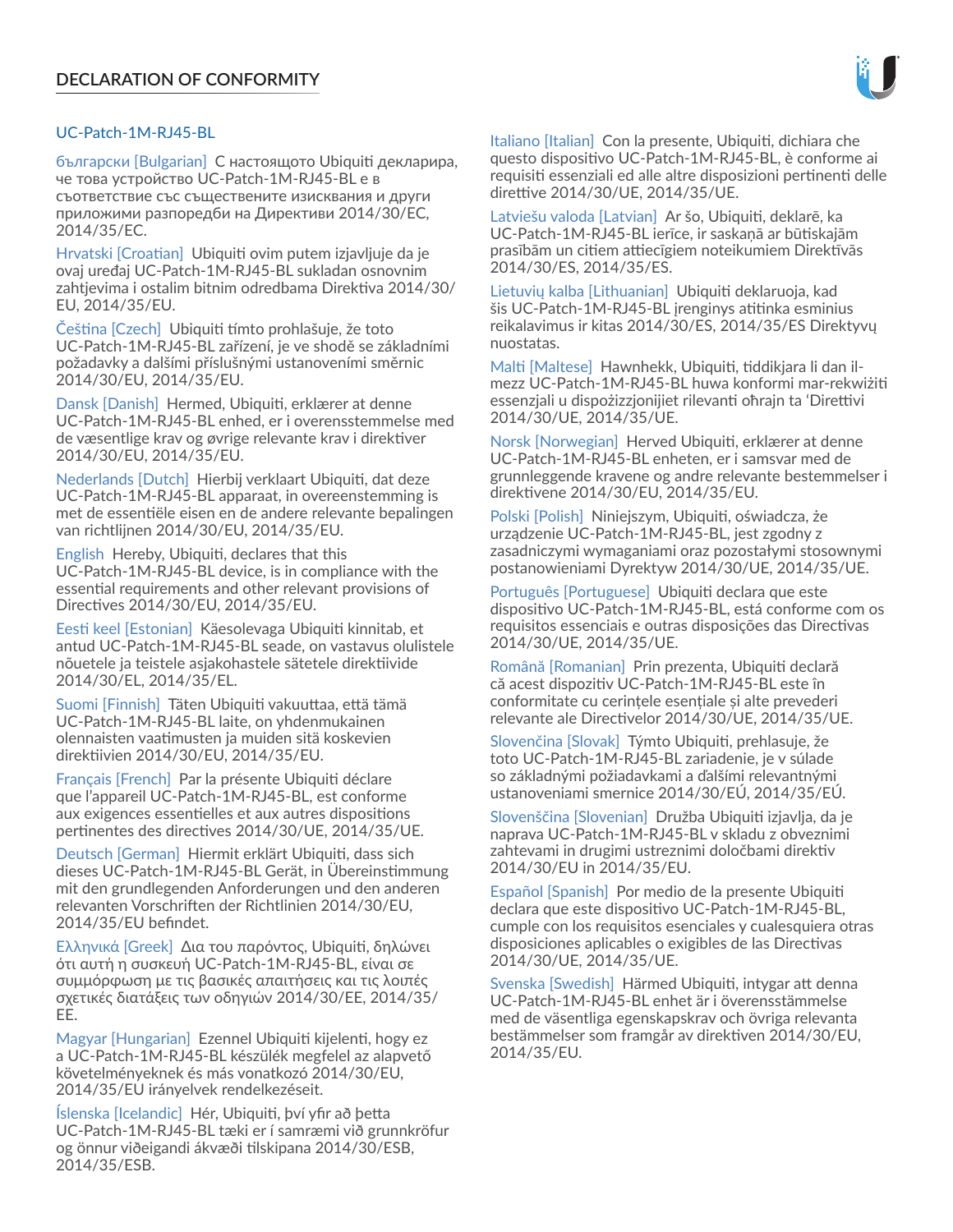# UC-Patch-2M-RJ45-BL

български [Bulgarian] С настоящото Ubiquiti декларира, че това устройство UC-Patch-2M-RJ45-BL е в съответствие със съществените изисквания и други приложими разпоредби на Директиви 2014/30/ЕС, 2014/35/ЕС.

Hrvatski [Croatian] Ubiquiti ovim putem izjavljuje da je ovaj uređaj UC-Patch-2M-RJ45-BL sukladan osnovnim zahtjevima i ostalim bitnim odredbama Direktiva 2014/30/ EU, 2014/35/EU.

Čeština [Czech] Ubiquiti tímto prohlašuje, že toto UC-Patch-2M-RJ45-BL zařízení, je ve shodě se základními požadavky a dalšími příslušnými ustanoveními směrnic 2014/30/EU, 2014/35/EU.

Dansk [Danish] Hermed, Ubiquiti, erklærer at denne UC-Patch-2M-RJ45-BL enhed, er i overensstemmelse med de væsentlige krav og øvrige relevante krav i direktiver 2014/30/EU, 2014/35/EU.

Nederlands [Dutch] Hierbij verklaart Ubiquiti, dat deze UC-Patch-2M-RJ45-BL apparaat, in overeenstemming is met de essentiële eisen en de andere relevante bepalingen van richtlijnen 2014/30/EU, 2014/35/EU.

English Hereby, Ubiquiti, declares that this UC-Patch-2M-RJ45-BL device, is in compliance with the essential requirements and other relevant provisions of Directives 2014/30/EU, 2014/35/EU.

Eesti keel [Estonian] Käesolevaga Ubiquiti kinnitab, et antud UC-Patch-2M-RJ45-BL seade, on vastavus olulistele nõuetele ja teistele asjakohastele sätetele direktiivide 2014/30/EL, 2014/35/EL.

Suomi [Finnish] Täten Ubiquiti vakuuttaa, että tämä UC-Patch-2M-RJ45-BL laite, on yhdenmukainen olennaisten vaatimusten ja muiden sitä koskevien direktiivien 2014/30/EU, 2014/35/EU.

Français [French] Par la présente Ubiquiti déclare que l'appareil UC-Patch-2M-RJ45-BL, est conforme aux exigences essentielles et aux autres dispositions pertinentes des directives 2014/30/UE, 2014/35/UE.

Deutsch [German] Hiermit erklärt Ubiquiti, dass sich dieses UC-Patch-2M-RJ45-BL Gerät, in Übereinstimmung mit den grundlegenden Anforderungen und den anderen relevanten Vorschriften der Richtlinien 2014/30/EU, 2014/35/EU befindet.

Ελληνικά [Greek] Δια του παρόντος, Ubiquiti, δηλώνει ότι αυτή η συσκευή UC-Patch-2M-RJ45-BL, είναι σε συμμόρφωση με τις βασικές απαιτήσεις και τις λοιπές σχετικές διατάξεις των οδηγιών 2014/30/EE, 2014/35/ EE.

Magyar [Hungarian] Ezennel Ubiquiti kijelenti, hogy ez a UC-Patch-2M-RJ45-BL készülék megfelel az alapvető követelményeknek és más vonatkozó 2014/30/EU, 2014/35/EU irányelvek rendelkezéseit.

Íslenska [Icelandic] Hér, Ubiquiti, því yfir að þetta UC-Patch-2M-RJ45-BL tæki er í samræmi við grunnkröfur og önnur viðeigandi ákvæði tilskipana 2014/30/ESB, 2014/35/ESB.

Italiano [Italian] Con la presente, Ubiquiti, dichiara che questo dispositivo UC-Patch-2M-RJ45-BL, è conforme ai requisiti essenziali ed alle altre disposizioni pertinenti delle direttive 2014/30/UE, 2014/35/UE.

Latviešu valoda [Latvian] Ar šo, Ubiquiti, deklarē, ka UC-Patch-2M-RJ45-BL ierīce, ir saskaņā ar būtiskajām prasībām un citiem attiecīgiem noteikumiem Direktīvās 2014/30/ES, 2014/35/ES.

Lietuvių kalba [Lithuanian] Ubiquiti deklaruoja, kad šis UC-Patch-2M-RJ45-BL įrenginys atitinka esminius reikalavimus ir kitas 2014/30/ES, 2014/35/ES Direktyvų nuostatas.

Malti [Maltese] Hawnhekk, Ubiquiti, tiddikjara li dan ilmezz UC-Patch-2M-RJ45-BL huwa konformi mar-rekwiżiti essenzjali u dispożizzjonijiet rilevanti oħrajn ta 'Direttivi 2014/30/UE, 2014/35/UE.

Norsk [Norwegian] Herved Ubiquiti, erklærer at denne UC-Patch-2M-RJ45-BL enheten, er i samsvar med de grunnleggende kravene og andre relevante bestemmelser i direktivene 2014/30/EU, 2014/35/EU.

Polski [Polish] Niniejszym, Ubiquiti, oświadcza, że urządzenie UC-Patch-2M-RJ45-BL, jest zgodny z zasadniczymi wymaganiami oraz pozostałymi stosownymi postanowieniami Dyrektyw 2014/30/UE, 2014/35/UE.

Português [Portuguese] Ubiquiti declara que este dispositivo UC-Patch-2M-RJ45-BL, está conforme com os requisitos essenciais e outras disposições das Directivas 2014/30/UE, 2014/35/UE.

Română [Romanian] Prin prezenta, Ubiquiti declară că acest dispozitiv UC-Patch-2M-RJ45-BL este în conformitate cu cerințele esențiale și alte prevederi relevante ale Directivelor 2014/30/UE, 2014/35/UE.

Slovenčina [Slovak] Týmto Ubiquiti, prehlasuje, že toto UC-Patch-2M-RJ45-BL zariadenie, je v súlade so základnými požiadavkami a ďalšími relevantnými ustanoveniami smernice 2014/30/EÚ, 2014/35/EÚ.

Slovenščina [Slovenian] Družba Ubiquiti izjavlja, da je naprava UC-Patch-2M-RJ45-BL v skladu z obveznimi zahtevami in drugimi ustreznimi določbami direktiv 2014/30/EU in 2014/35/EU.

Español [Spanish] Por medio de la presente Ubiquiti declara que este dispositivo UC-Patch-2M-RJ45-BL, cumple con los requisitos esenciales y cualesquiera otras disposiciones aplicables o exigibles de las Directivas 2014/30/UE, 2014/35/UE.

Svenska [Swedish] Härmed Ubiquiti, intygar att denna UC-Patch-2M-RJ45-BL enhet är i överensstämmelse med de väsentliga egenskapskrav och övriga relevanta bestämmelser som framgår av direktiven 2014/30/EU, 2014/35/EU.

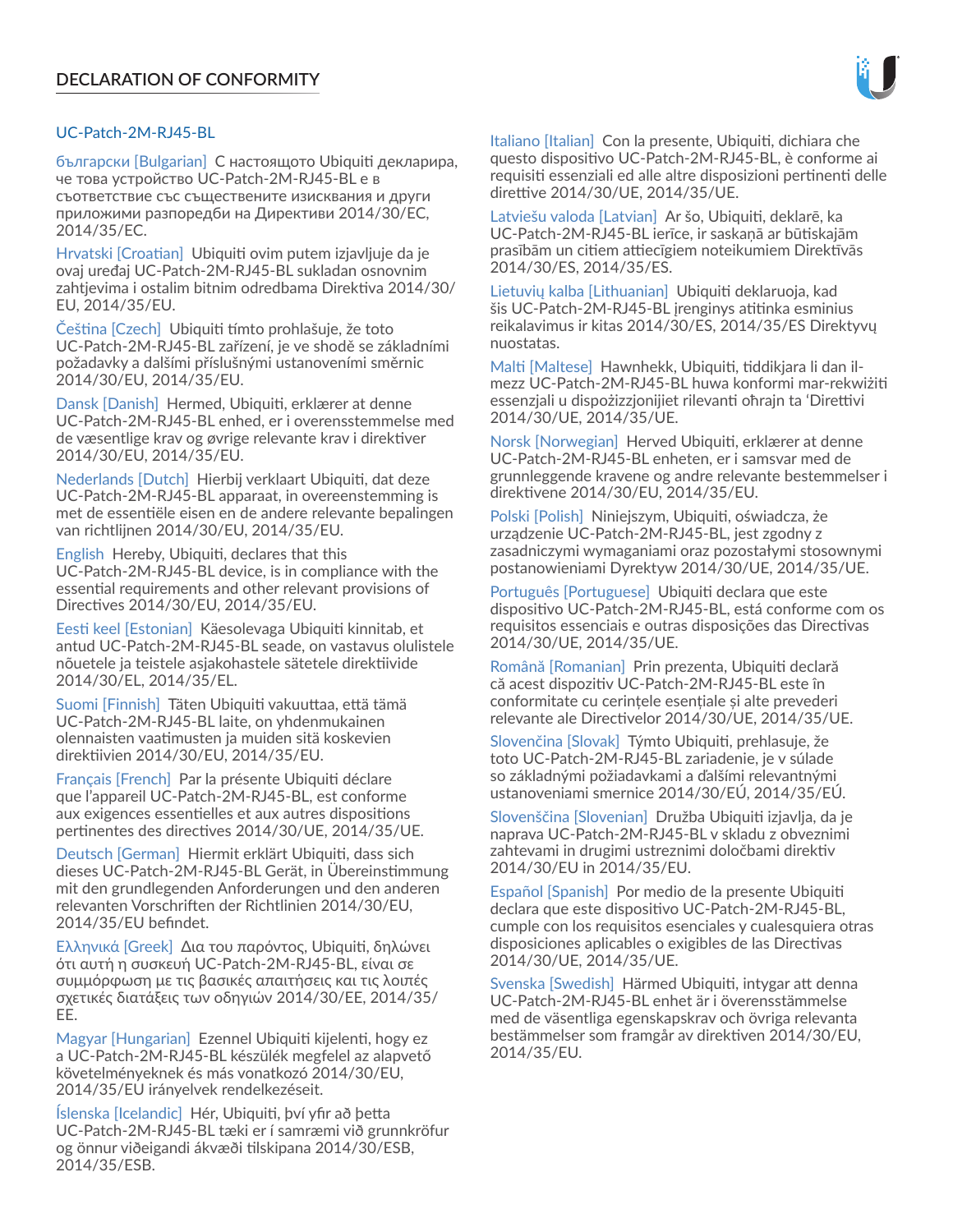# UC-Patch-3M-RJ45-BL

български [Bulgarian] С настоящото Ubiquiti декларира, че това устройство UC-Patch-3M-RJ45-BL е в съответствие със съществените изисквания и други приложими разпоредби на Директиви 2014/30/ЕС, 2014/35/ЕС.

Hrvatski [Croatian] Ubiquiti ovim putem izjavljuje da je ovaj uređaj UC-Patch-3M-RJ45-BL sukladan osnovnim zahtjevima i ostalim bitnim odredbama Direktiva 2014/30/ EU, 2014/35/EU.

Čeština [Czech] Ubiquiti tímto prohlašuje, že toto UC-Patch-3M-RJ45-BL zařízení, je ve shodě se základními požadavky a dalšími příslušnými ustanoveními směrnic 2014/30/EU, 2014/35/EU.

Dansk [Danish] Hermed, Ubiquiti, erklærer at denne UC-Patch-3M-RJ45-BL enhed, er i overensstemmelse med de væsentlige krav og øvrige relevante krav i direktiver 2014/30/EU, 2014/35/EU.

Nederlands [Dutch] Hierbij verklaart Ubiquiti, dat deze UC-Patch-3M-RJ45-BL apparaat, in overeenstemming is met de essentiële eisen en de andere relevante bepalingen van richtlijnen 2014/30/EU, 2014/35/EU.

English Hereby, Ubiquiti, declares that this UC-Patch-3M-RJ45-BL device, is in compliance with the essential requirements and other relevant provisions of Directives 2014/30/EU, 2014/35/EU.

Eesti keel [Estonian] Käesolevaga Ubiquiti kinnitab, et antud UC-Patch-3M-RJ45-BL seade, on vastavus olulistele nõuetele ja teistele asjakohastele sätetele direktiivide 2014/30/EL, 2014/35/EL.

Suomi [Finnish] Täten Ubiquiti vakuuttaa, että tämä UC-Patch-3M-RJ45-BL laite, on yhdenmukainen olennaisten vaatimusten ja muiden sitä koskevien direktiivien 2014/30/EU, 2014/35/EU.

Français [French] Par la présente Ubiquiti déclare que l'appareil UC-Patch-3M-RJ45-BL, est conforme aux exigences essentielles et aux autres dispositions pertinentes des directives 2014/30/UE, 2014/35/UE.

Deutsch [German] Hiermit erklärt Ubiquiti, dass sich dieses UC-Patch-3M-RJ45-BL Gerät, in Übereinstimmung mit den grundlegenden Anforderungen und den anderen relevanten Vorschriften der Richtlinien 2014/30/EU, 2014/35/EU befindet.

Ελληνικά [Greek] Δια του παρόντος, Ubiquiti, δηλώνει ότι αυτή η συσκευή UC-Patch-3M-RJ45-BL, είναι σε συμμόρφωση με τις βασικές απαιτήσεις και τις λοιπές σχετικές διατάξεις των οδηγιών 2014/30/EE, 2014/35/ EE.

Magyar [Hungarian] Ezennel Ubiquiti kijelenti, hogy ez a UC-Patch-3M-RJ45-BL készülék megfelel az alapvető követelményeknek és más vonatkozó 2014/30/EU, 2014/35/EU irányelvek rendelkezéseit.

Íslenska [Icelandic] Hér, Ubiquiti, því yfir að þetta UC-Patch-3M-RJ45-BL tæki er í samræmi við grunnkröfur og önnur viðeigandi ákvæði tilskipana 2014/30/ESB, 2014/35/ESB.

Italiano [Italian] Con la presente, Ubiquiti, dichiara che questo dispositivo UC-Patch-3M-RJ45-BL, è conforme ai requisiti essenziali ed alle altre disposizioni pertinenti delle direttive 2014/30/UE, 2014/35/UE.

Latviešu valoda [Latvian] Ar šo, Ubiquiti, deklarē, ka UC-Patch-3M-RJ45-BL ierīce, ir saskaņā ar būtiskajām prasībām un citiem attiecīgiem noteikumiem Direktīvās 2014/30/ES, 2014/35/ES.

Lietuvių kalba [Lithuanian] Ubiquiti deklaruoja, kad šis UC-Patch-3M-RJ45-BL įrenginys atitinka esminius reikalavimus ir kitas 2014/30/ES, 2014/35/ES Direktyvų nuostatas.

Malti [Maltese] Hawnhekk, Ubiquiti, tiddikjara li dan ilmezz UC-Patch-3M-RJ45-BL huwa konformi mar-rekwiżiti essenzjali u dispożizzjonijiet rilevanti oħrajn ta 'Direttivi 2014/30/UE, 2014/35/UE.

Norsk [Norwegian] Herved Ubiquiti, erklærer at denne UC-Patch-3M-RJ45-BL enheten, er i samsvar med de grunnleggende kravene og andre relevante bestemmelser i direktivene 2014/30/EU, 2014/35/EU.

Polski [Polish] Niniejszym, Ubiquiti, oświadcza, że urządzenie UC-Patch-3M-RJ45-BL, jest zgodny z zasadniczymi wymaganiami oraz pozostałymi stosownymi postanowieniami Dyrektyw 2014/30/UE, 2014/35/UE.

Português [Portuguese] Ubiquiti declara que este dispositivo UC-Patch-3M-RJ45-BL, está conforme com os requisitos essenciais e outras disposições das Directivas 2014/30/UE, 2014/35/UE.

Română [Romanian] Prin prezenta, Ubiquiti declară că acest dispozitiv UC-Patch-3M-RJ45-BL este în conformitate cu cerințele esențiale și alte prevederi relevante ale Directivelor 2014/30/UE, 2014/35/UE.

Slovenčina [Slovak] Týmto Ubiquiti, prehlasuje, že toto UC-Patch-3M-RJ45-BL zariadenie, je v súlade so základnými požiadavkami a ďalšími relevantnými ustanoveniami smernice 2014/30/EÚ, 2014/35/EÚ.

Slovenščina [Slovenian] Družba Ubiquiti izjavlja, da je naprava UC-Patch-3M-RJ45-BL v skladu z obveznimi zahtevami in drugimi ustreznimi določbami direktiv 2014/30/EU in 2014/35/EU.

Español [Spanish] Por medio de la presente Ubiquiti declara que este dispositivo UC-Patch-3M-RJ45-BL, cumple con los requisitos esenciales y cualesquiera otras disposiciones aplicables o exigibles de las Directivas 2014/30/UE, 2014/35/UE.

Svenska [Swedish] Härmed Ubiquiti, intygar att denna UC-Patch-3M-RJ45-BL enhet är i överensstämmelse med de väsentliga egenskapskrav och övriga relevanta bestämmelser som framgår av direktiven 2014/30/EU, 2014/35/EU.

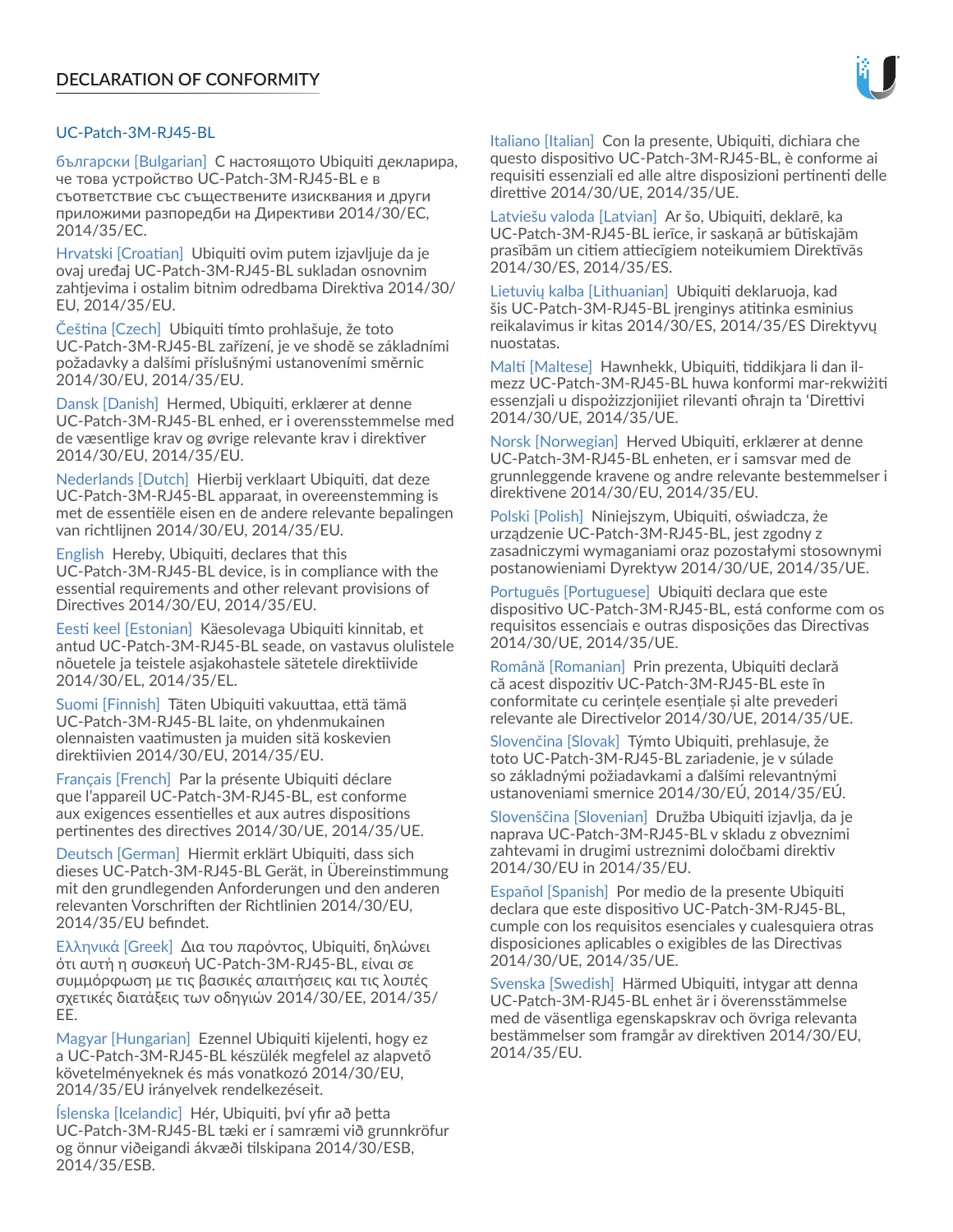# UC-Patch-5M-RJ45-BL

български [Bulgarian] С настоящото Ubiquiti декларира, че това устройство UC-Patch-5M-RJ45-BL е в съответствие със съществените изисквания и други приложими разпоредби на Директиви 2014/30/ЕС, 2014/35/ЕС.

Hrvatski [Croatian] Ubiquiti ovim putem izjavljuje da je ovaj uređaj UC-Patch-5M-RJ45-BL sukladan osnovnim zahtjevima i ostalim bitnim odredbama Direktiva 2014/30/ EU, 2014/35/EU.

Čeština [Czech] Ubiquiti tímto prohlašuje, že toto UC-Patch-5M-RJ45-BL zařízení, je ve shodě se základními požadavky a dalšími příslušnými ustanoveními směrnic 2014/30/EU, 2014/35/EU.

Dansk [Danish] Hermed, Ubiquiti, erklærer at denne UC-Patch-5M-RJ45-BL enhed, er i overensstemmelse med de væsentlige krav og øvrige relevante krav i direktiver 2014/30/EU, 2014/35/EU.

Nederlands [Dutch] Hierbij verklaart Ubiquiti, dat deze UC-Patch-5M-RJ45-BL apparaat, in overeenstemming is met de essentiële eisen en de andere relevante bepalingen van richtlijnen 2014/30/EU, 2014/35/EU.

English Hereby, Ubiquiti, declares that this UC-Patch-5M-RJ45-BL device, is in compliance with the essential requirements and other relevant provisions of Directives 2014/30/EU, 2014/35/EU.

Eesti keel [Estonian] Käesolevaga Ubiquiti kinnitab, et antud UC-Patch-5M-RJ45-BL seade, on vastavus olulistele nõuetele ja teistele asjakohastele sätetele direktiivide 2014/30/EL, 2014/35/EL.

Suomi [Finnish] Täten Ubiquiti vakuuttaa, että tämä UC-Patch-5M-RJ45-BL laite, on yhdenmukainen olennaisten vaatimusten ja muiden sitä koskevien direktiivien 2014/30/EU, 2014/35/EU.

Français [French] Par la présente Ubiquiti déclare que l'appareil UC-Patch-5M-RJ45-BL, est conforme aux exigences essentielles et aux autres dispositions pertinentes des directives 2014/30/UE, 2014/35/UE.

Deutsch [German] Hiermit erklärt Ubiquiti, dass sich dieses UC-Patch-5M-RJ45-BL Gerät, in Übereinstimmung mit den grundlegenden Anforderungen und den anderen relevanten Vorschriften der Richtlinien 2014/30/EU, 2014/35/EU befindet.

Ελληνικά [Greek] Δια του παρόντος, Ubiquiti, δηλώνει ότι αυτή η συσκευή UC-Patch-5M-RJ45-BL, είναι σε συμμόρφωση με τις βασικές απαιτήσεις και τις λοιπές σχετικές διατάξεις των οδηγιών 2014/30/EE, 2014/35/ EE.

Magyar [Hungarian] Ezennel Ubiquiti kijelenti, hogy ez a UC-Patch-5M-RJ45-BL készülék megfelel az alapvető követelményeknek és más vonatkozó 2014/30/EU, 2014/35/EU irányelvek rendelkezéseit.

Íslenska [Icelandic] Hér, Ubiquiti, því yfir að þetta UC-Patch-5M-RJ45-BL tæki er í samræmi við grunnkröfur og önnur viðeigandi ákvæði tilskipana 2014/30/ESB, 2014/35/ESB.

Italiano [Italian] Con la presente, Ubiquiti, dichiara che questo dispositivo UC-Patch-5M-RJ45-BL, è conforme ai requisiti essenziali ed alle altre disposizioni pertinenti delle direttive 2014/30/UE, 2014/35/UE.

Latviešu valoda [Latvian] Ar šo, Ubiquiti, deklarē, ka UC-Patch-5M-RJ45-BL ierīce, ir saskaņā ar būtiskajām prasībām un citiem attiecīgiem noteikumiem Direktīvās 2014/30/ES, 2014/35/ES.

Lietuvių kalba [Lithuanian] Ubiquiti deklaruoja, kad šis UC-Patch-5M-RJ45-BL įrenginys atitinka esminius reikalavimus ir kitas 2014/30/ES, 2014/35/ES Direktyvų nuostatas.

Malti [Maltese] Hawnhekk, Ubiquiti, tiddikjara li dan ilmezz UC-Patch-5M-RJ45-BL huwa konformi mar-rekwiżiti essenzjali u dispożizzjonijiet rilevanti oħrajn ta 'Direttivi 2014/30/UE, 2014/35/UE.

Norsk [Norwegian] Herved Ubiquiti, erklærer at denne UC-Patch-5M-RJ45-BL enheten, er i samsvar med de grunnleggende kravene og andre relevante bestemmelser i direktivene 2014/30/EU, 2014/35/EU.

Polski [Polish] Niniejszym, Ubiquiti, oświadcza, że urządzenie UC-Patch-5M-RJ45-BL, jest zgodny z zasadniczymi wymaganiami oraz pozostałymi stosownymi postanowieniami Dyrektyw 2014/30/UE, 2014/35/UE.

Português [Portuguese] Ubiquiti declara que este dispositivo UC-Patch-5M-RJ45-BL, está conforme com os requisitos essenciais e outras disposições das Directivas 2014/30/UE, 2014/35/UE.

Română [Romanian] Prin prezenta, Ubiquiti declară că acest dispozitiv UC-Patch-5M-RJ45-BL este în conformitate cu cerințele esențiale și alte prevederi relevante ale Directivelor 2014/30/UE, 2014/35/UE.

Slovenčina [Slovak] Týmto Ubiquiti, prehlasuje, že toto UC-Patch-5M-RJ45-BL zariadenie, je v súlade so základnými požiadavkami a ďalšími relevantnými ustanoveniami smernice 2014/30/EÚ, 2014/35/EÚ.

Slovenščina [Slovenian] Družba Ubiquiti izjavlja, da je naprava UC-Patch-5M-RJ45-BL v skladu z obveznimi zahtevami in drugimi ustreznimi določbami direktiv 2014/30/EU in 2014/35/EU.

Español [Spanish] Por medio de la presente Ubiquiti declara que este dispositivo UC-Patch-5M-RJ45-BL, cumple con los requisitos esenciales y cualesquiera otras disposiciones aplicables o exigibles de las Directivas 2014/30/UE, 2014/35/UE.

Svenska [Swedish] Härmed Ubiquiti, intygar att denna UC-Patch-5M-RJ45-BL enhet är i överensstämmelse med de väsentliga egenskapskrav och övriga relevanta bestämmelser som framgår av direktiven 2014/30/EU, 2014/35/EU.